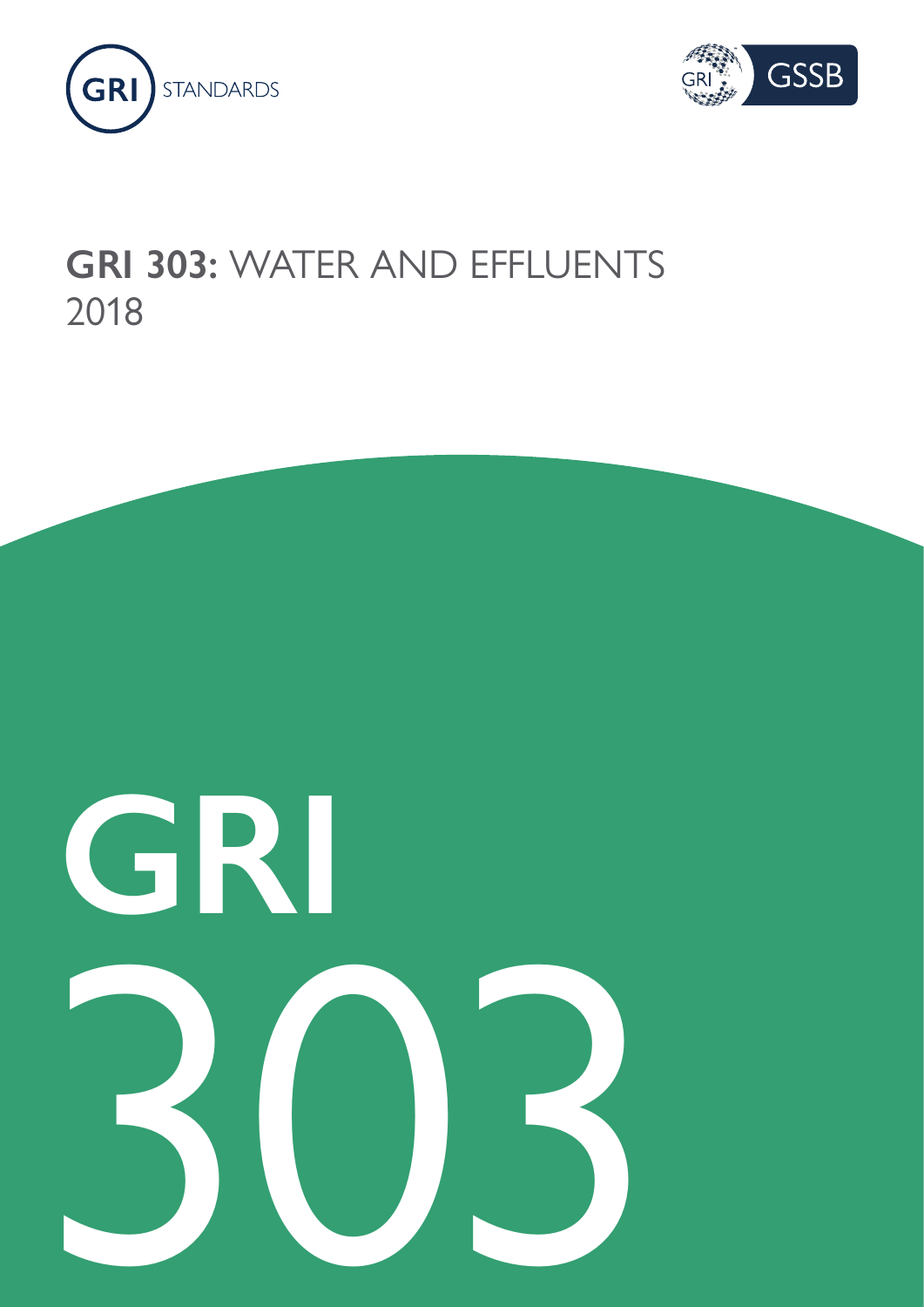## **Contents**

| <b>Introduction</b>                                                                                                                                                                                                                         |                    |
|---------------------------------------------------------------------------------------------------------------------------------------------------------------------------------------------------------------------------------------------|--------------------|
| <b>GRI 303: Water and Effluents</b>                                                                                                                                                                                                         | 5                  |
| 1. Management approach disclosures<br>Disclosure 303-1 Interactions with water as a shared resource<br>Disclosure 303-2 Management of water discharge-related impacts                                                                       | 6<br>8             |
| 2. Topic-specific disclosures<br>Disclosure 303-3 Water withdrawal<br>Disclosure 303-4 Water discharge<br>Disclosure 303-5 Water consumption                                                                                                | 9<br>9<br>12<br>15 |
| Table 1. Example template for presenting information for<br>Disclosures 303-3, 303-4, and 303-5<br>Table 2. Example template for presenting facility-level information<br>Table 3. Example template for presenting supply chain information | 16<br>17<br>17     |
| <b>Glossary</b>                                                                                                                                                                                                                             | 18                 |
| <b>References</b>                                                                                                                                                                                                                           | 23                 |

| <b>About this Standard</b>     |                                                                                                                                                                                                                                                                  |
|--------------------------------|------------------------------------------------------------------------------------------------------------------------------------------------------------------------------------------------------------------------------------------------------------------|
| <b>Responsibility</b>          | This Standard is issued by the Global Sustainability Standards Board (GSSB). Any<br>feedback on the GRI Standards can be submitted to standards@globalreporting.org for<br>the consideration of the GSSB.                                                        |
| <b>Scope</b>                   | GRI 303: Water and Effluents sets out reporting requirements on the topic of water<br>and effluents. This Standard can be used by an organization of any size, type, sector or<br>geographic location that wants to report on its impacts related to this topic. |
| <b>Normative</b><br>references | This Standard is to be used together with the most recent versions of the following<br>documents:                                                                                                                                                                |
|                                | <b>GRI 101: Foundation</b><br><b>GRI 103: Management Approach</b>                                                                                                                                                                                                |
|                                | <b>GRI Standards Glossary</b>                                                                                                                                                                                                                                    |
|                                | In the text of this Standard, terms defined in the Glossary are underlined.                                                                                                                                                                                      |
| <b>Effective date</b>          | This Standard is effective for reports or other materials published on or after 1 January<br>2021. Earlier adoption is encouraged.                                                                                                                               |

**Note:** This document includes hyperlinks to other Standards. In most browsers, using **'ctrl' + click** will open external links in a new browser window. After clicking on a link, use **'alt' + left arrow** to return to the previous view.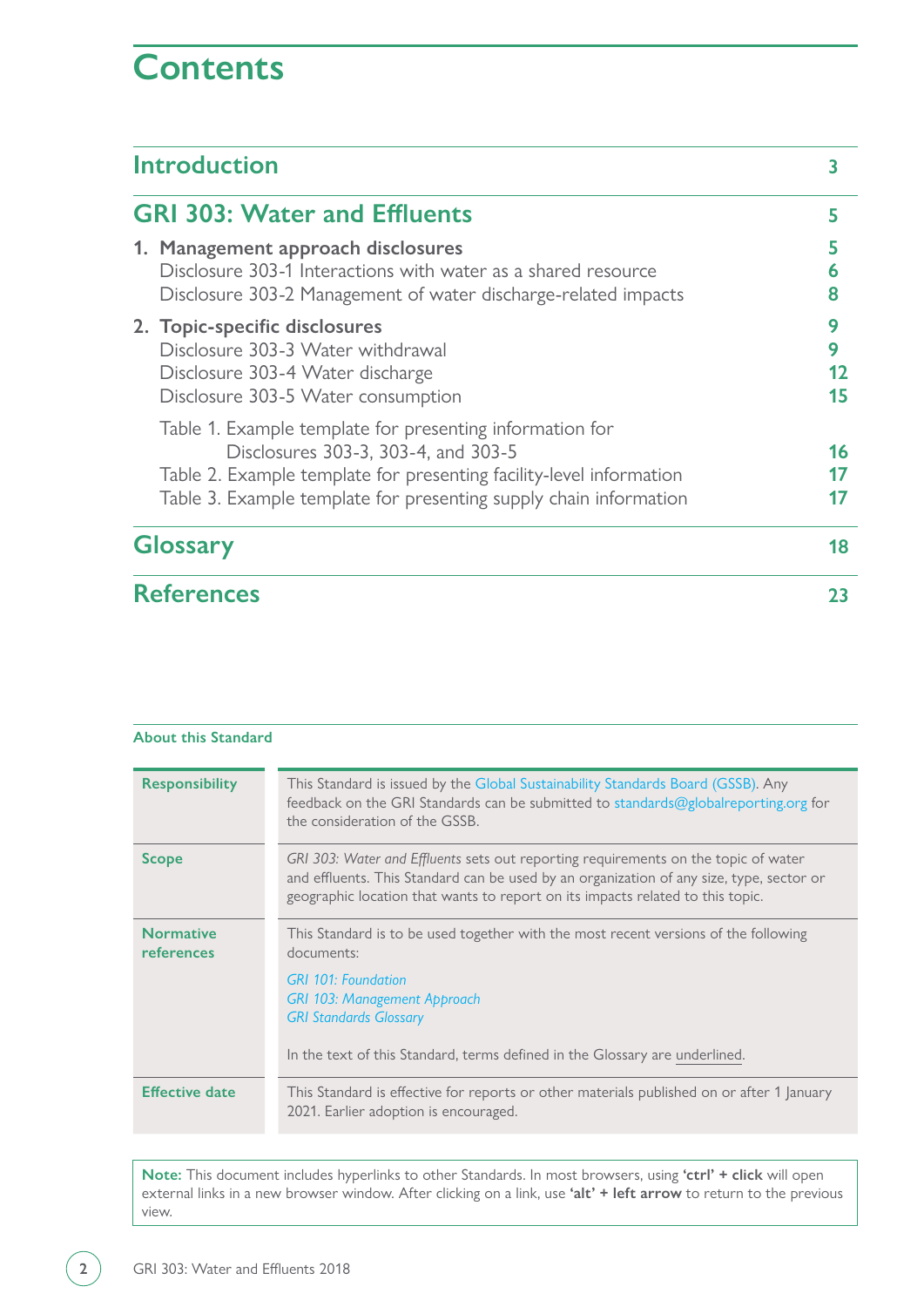# <span id="page-2-0"></span>**Introduction**

#### **A. Overview**

This Standard is part of the set of GRI Sustainability Reporting Standards (GRI Standards). The Standards are designed to be used by organizations to report about their [impacts](#page-17-1) on the economy, the environment, and society.

The GRI Standards are structured as a set of interrelated, modular standards. The full set can be downloaded at [www.globalreporting.org/standards/.](http://www.globalreporting.org/standards/)

There are three universal Standards that apply to every organization preparing a sustainability report:

*[GRI 101: Foundation](https://www.globalreporting.org/standards/media/1036/gri-101-foundation-2016.pdf) [GRI 102: General Disclosures](https://www.globalreporting.org/standards/media/1037/gri-102-general-disclosures-2016.pdf) [GRI 103: Management Approach](https://www.globalreporting.org/standards/media/1038/gri-103-management-approach-2016.pdf)*

*GRI 101: Foundation* **is the starting point for using the GRI Standards. It has essential information on how to use and reference the Standards.** 



An organization then selects from the set of topic-specific GRI Standards for reporting on its [material topics.](#page-18-0)

#### **See the [Reporting Principles for defining](https://www.globalreporting.org/standards/media/1036/gri-101-foundation-2016.pdf#page=8)  report content in** *[GRI 101: Foundation](https://www.globalreporting.org/standards/media/1036/gri-101-foundation-2016.pdf#page=8)* **for more information on how to identify material topics.**

The topic-specific GRI Standards are organized into three series: 200 (Economic topics), 300 (Environmental topics), and 400 (Social topics).

Each topic Standard includes disclosures specific to that topic, and is designed to be used together with *GRI 103: Management Approach*, which is used to report the management approach for the topic.

*GRI 303: Water and Effluents* **is a topic-specific GRI Standard in the 300 series (Environmental topics).**

#### **B. Using the GRI Standards and making claims**

There are two basic approaches for using the GRI Standards. For each way of using the Standards there is a corresponding claim, or statement of use, which an organization is required to include in any published materials.

1. The GRI Standards can be used as a set to prepare a sustainability report that is in accordance with the Standards. There are two options for preparing a report in accordance (Core or Comprehensive), depending on the extent of disclosures included in the report.

An organization preparing a report in accordance with the GRI Standards uses this Standard, *GRI 303: Water and Effluents*, if this is one of its material topics.

2. Selected GRI Standards, or parts of their content, can also be used to report specific information, without preparing a report in accordance with the Standards. Any published materials that use the GRI Standards in this way are to include a 'GRI-referenced' claim.

**See Section 3 of** *[GRI 101: Foundation](https://www.globalreporting.org/standards/media/1036/gri-101-foundation-2016.pdf#page=21)* **for more information on how to use the GRI Standards, and the specific claims that organizations are required to include in any published materials.**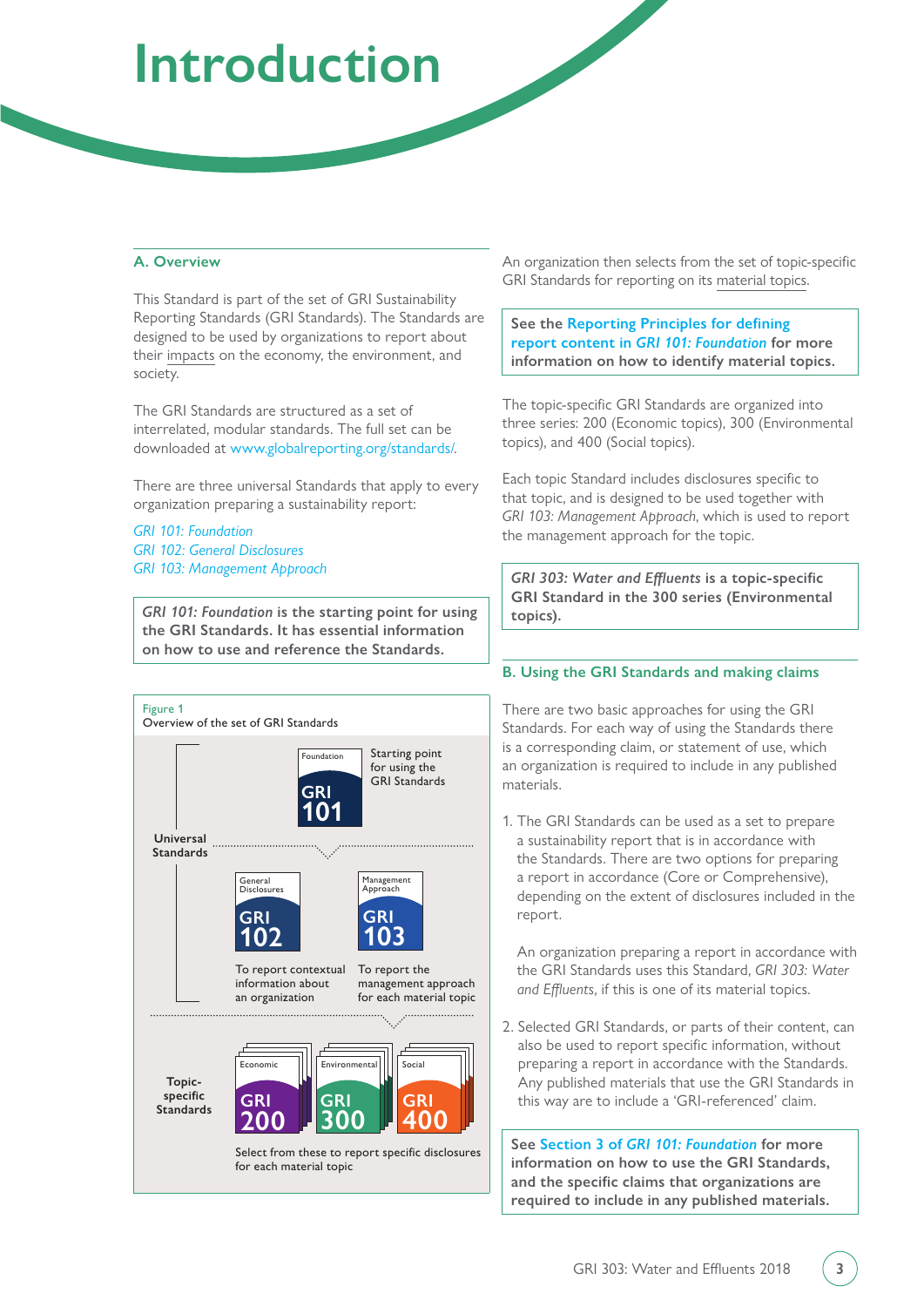Reasons for omission as set out in *GRI 101: Foundation* are applicable to this Standard. [See clause 3.2 in](https://www.globalreporting.org/standards/media/1036/gri-101-foundation-2016.pdf#page=24) *GRI 101* for requirements on reasons for omission.

#### **C. Requirements, recommendations and guidance**

The GRI Standards include:

**Requirements.** These are mandatory instructions. In the text, requirements are presented in **bold font** and indicated with the word 'shall'. Requirements are to be read in the context of recommendations and guidance; however, the organization is not required to comply with recommendations or guidance in order to claim that a report has been prepared in accordance with the Standards.

**Recommendations.** These are cases where a particular course of action is encouraged, but not required. In the text, the word 'should' indicates a recommendation.

**Guidance.** These sections include background information, explanations and examples to help organizations better understand the requirements.

An organization is required to comply with all applicable requirements in order to claim that its report has been prepared in accordance with the GRI Standards. See *[GRI 101: Foundation](https://www.globalreporting.org/standards/media/1036/gri-101-foundation-2016.pdf#page=21)* for more information.

#### **D. Background context**

In the context of the GRI Standards, the environmental dimension of sustainability concerns an organization's impacts on living and non-living natural systems, including land, air, water, and ecosystems.

*GRI 303* addresses the topic of water and [effluents](#page-17-2).

Access to fresh water is essential for human life and wellbeing, and is recognized by the United Nations (UN) as a human right. The Sustainable Development Goals, adopted by the UN as part of the 2030 Agenda for Sustainable Development, include key targets related to sustainable water management under Goal 6: 'Ensure availability and sustainable management of water and sanitation for all'. These targets aim, for example, to achieve universal access to safe and affordable drinking water, improve water quality, and address water scarcity.

The amount of [water withdrawn](#page-21-0) and [consumed](#page-20-0) by an organization and the quality of its [discharges,](#page-21-1) can impact the functioning of the ecosystem in numerous ways. Direct impacts on a [catchment](#page-17-3) can have wider impacts on the quality of life in an area, including social and economic consequences for [local communities](#page-18-1) and [indigenous peoples](#page-18-2).

Since water is a shared resource, and water-related impacts are localized, organizations are increasingly being encouraged to:

- prioritize action in areas with [water stress](#page-21-2);
- understand and respond to local contexts, including local social and environmental impacts;
- aim to benefit and respect the needs and priorities of all water users in an area;
- align their approaches and collective actions with other water users and with effective public policy.

Through a comprehensive understanding of its water use, an organization can assess the impacts it has on water resources that benefit the ecosystem, other water users, and the organization itself. An organization, particularly a water-intensive one, can use this information for effective water management.

The disclosures in this Standard are designed to help an organization better understand and communicate its significant water-related impacts, and how it manages them.

Due to the strong relationship between water withdrawal, consumption, and discharge, the reporting organization is expected to report on all three topic-specific disclosures of *GRI 303*. Since waterrelated impacts are often localized, the organization is encouraged, as much as possible, to support any quantitative aggregate-level information with narrative descriptions of any contextual factors that were considered when compiling the information. This will provide a more comprehensive overview of the organization's water use.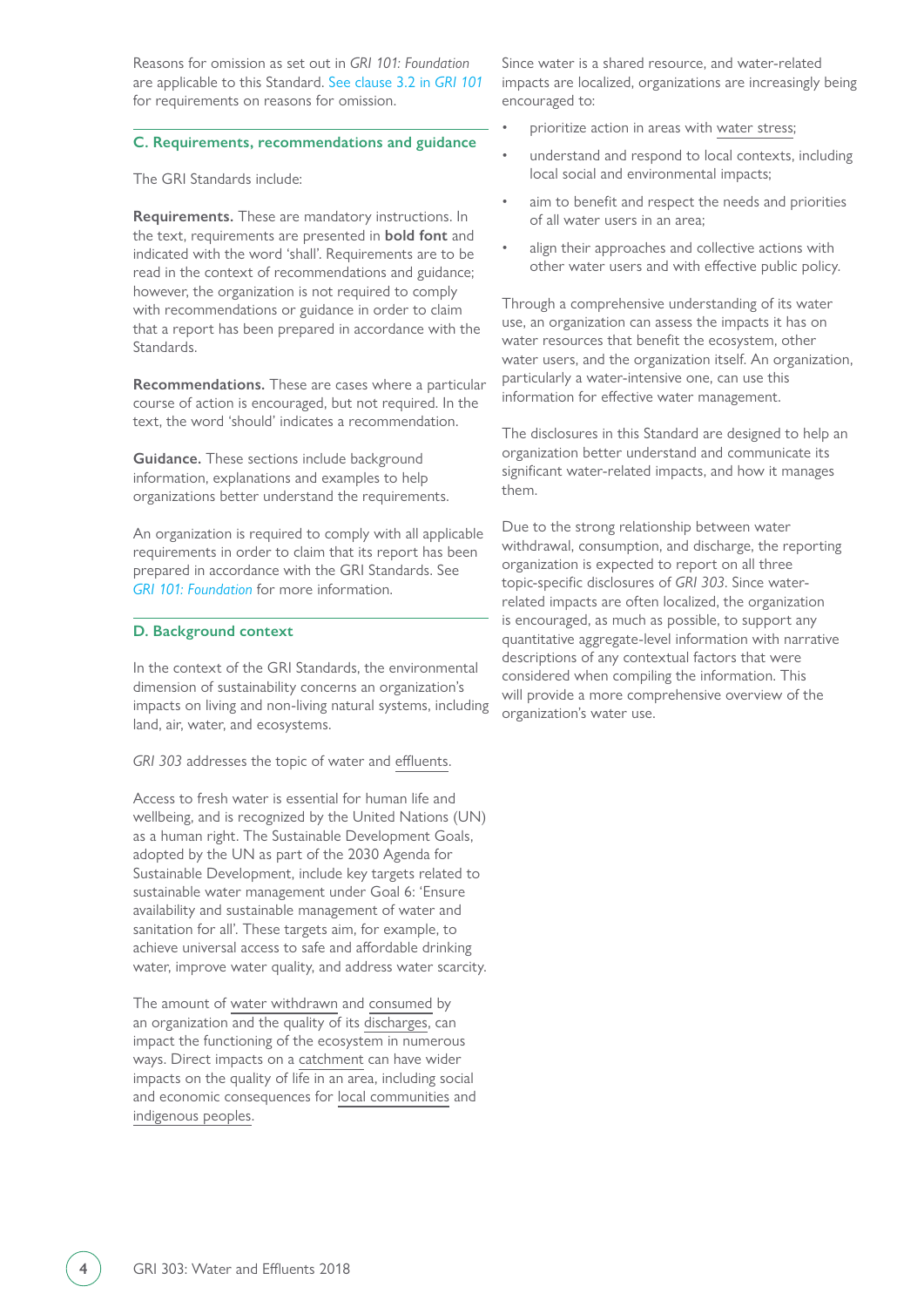# <span id="page-4-0"></span>**GRI 303: Water and Effluents**

This Standard includes disclosures on the management approach and topic-specific disclosures. These are set out in the Standard as follows:

- Management approach disclosures
	- Disclosure 303-1 Interactions with water as a shared resource
	- Disclosure 303-2 Management of water discharge-related impacts
- Topic-specific disclosures
	- Disclosure 303-3 Water withdrawal
	- Disclosure 303-4 Water discharge
	- Disclosure 303-5 Water consumption

## **1. Management approach disclosures**

Management approach disclosures are a narrative explanation of how an organization manages a material topic, the associated impacts, and stakeholders' reasonable expectations and interests. Any organization that claims its report has been prepared in accordance with the GRI Standards is required to report on its management approach for every material topic.

An organization that has identified water and effluents as a material topic is required to report its management approach for this topic using both the disclosures in *GRI 103: Management Approach*, and the management approach disclosures in this section.

The disclosures in this section focus on how an organization identifies and manages its water-related impacts. This section is therefore designed to supplement – and not to replace – the content in *GRI 103*.

#### **Reporting requirements**

**1.1 The reporting organization shall report its management approach for water and [effluents](#page-17-2) using**  *[GRI 103: Management Approach](https://www.globalreporting.org/standards/media/1038/gri-103-management-approach-2016.pdf)***.**

#### **Guidance**

#### *Background*

The disclosures in this section request essential information to help understand how an organization manages water-related [impacts.](#page-17-1) The reporting organization can report any additional information about its [water stewardship](#page-21-3) efforts and practices.

An effective management approach accounts for the local context of water use, and acknowledges the

importance of stewarding water as a shared resource. An organization can reduce its [water withdrawal](#page-21-0), [consumption,](#page-20-0) [discharge,](#page-21-1) and associated impacts through efficiency measures, such as water recycling and reuse, and process redesign, as well as through collective actions that extend beyond its operations within the [catchment.](#page-17-3) It can improve water quality through better treatment of water discharge.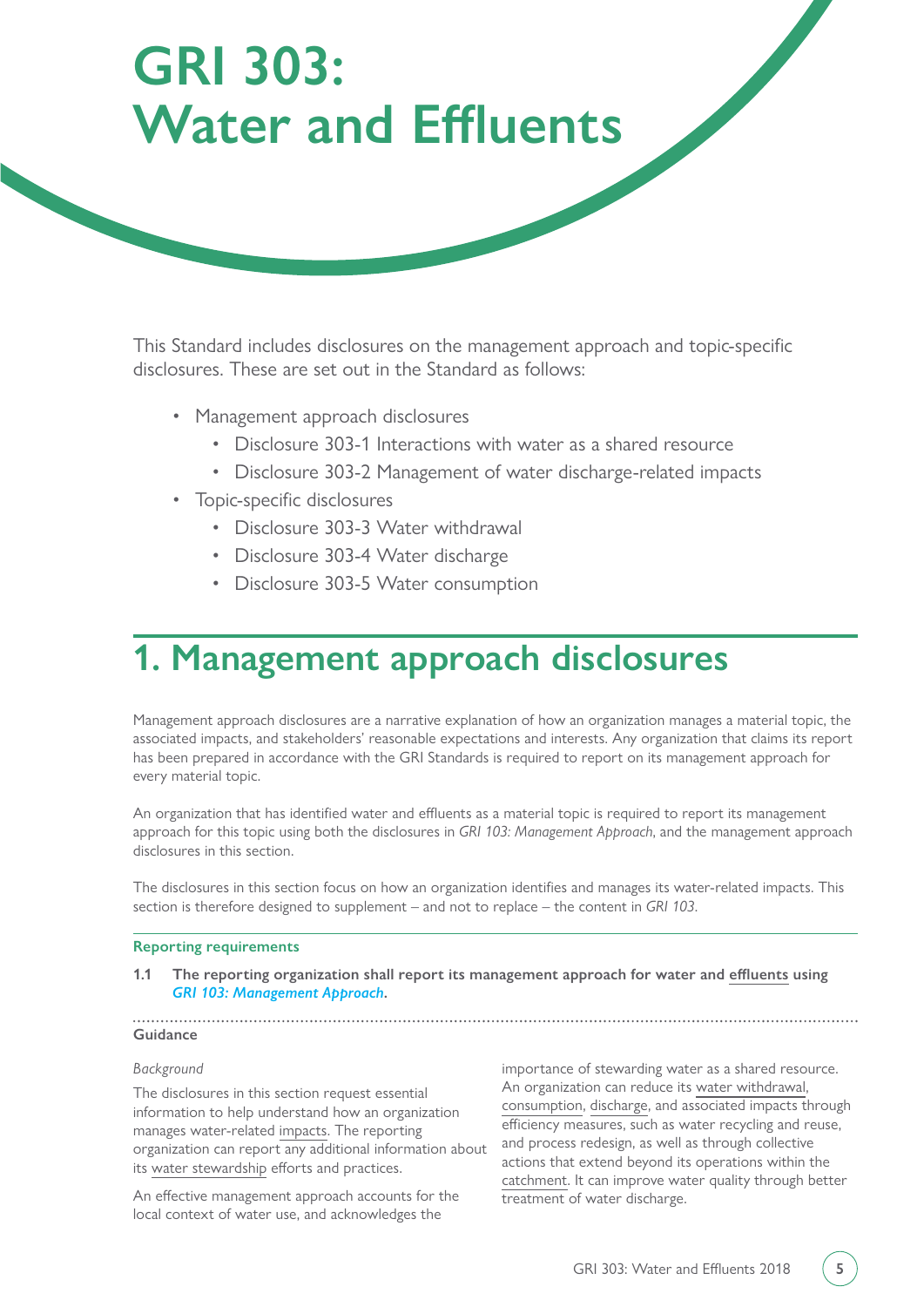### <span id="page-5-0"></span>**Disclosure 303-1**  Interactions with water as a shared resource

#### **Reporting requirements**

**The reporting organization shall report the following information:**

- **a. A description of how the organization interacts with water, including how and where water is [withdrawn](#page-21-0), [consumed,](#page-20-0) and [discharged](#page-21-1), and the water-related [impacts](#page-17-1) caused or contributed to, or directly linked to the organization's activities, [products](#page-18-3) or [services](#page-19-2) by a business relationship (e.g., impacts caused by [runoff\)](#page-19-1).**
- **b. A description of the approach used to identify water-related impacts, including the scope of assessments, their timeframe, and any tools or methodologies used.**
- **c. A description of how water-related impacts are addressed, including how the organization works with [stakeholders](#page-19-3) to [steward](#page-21-3) water as a shared resource, and how it engages with [suppliers](#page-19-0) or customers with significant water-related impacts.**
- **d. An explanation of the process for setting any water-related goals and targets that are part of the organization's management approach, and how they relate to public policy and the local context of each area with [water stress](#page-21-2).**

#### **Reporting recommendations**

- 1.2 The reporting organization should report the following additional information:
	- 1.2.1 An overview of water use across the organization's [value chain;](#page-20-1)
	- 1.2.2 A list of specific [catchments](#page-17-3) where the organization causes significant water-related impacts.

#### **Guidance**

#### *Guidance for Disclosure 303-1*

Through its [value chain,](#page-20-1) an organization can affect both the quality as well as the availability of water. If the reporting organization has identified significant water-related impacts in the value chain, which includes entities with which the organization has a direct or indirect business relationship and which either: (a) supply products or services that contribute to the organization's own products or services, or (b) receive products or services from the organization, it is required to report information about these impacts. For describing where the impacts occur (i.e., [topic](#page-20-2)  [Boundary\)](#page-20-2), see [Guidance for Disclosure 103-1-b](https://www.globalreporting.org/standards/media/1038/gri-103-management-approach-2016.pdf#page=6).

The description of how the organization interacts with water can include information on specific [catchments](#page-17-3) where water is [withdrawn](#page-21-0), [consumed,](#page-20-0) and [discharged,](#page-21-1) and information on what the water is used for in direct operations and elsewhere in the value chain (e.g., for cooling, storage, incorporating in products, growing crops).

In the context of this Standard, [suppliers](#page-19-0) with significant water-related impacts may include suppliers of waterintensive commodities or services, suppliers located in areas with [water stress](#page-21-2), and/or suppliers with significant impacts on the local water environment and the related [local communities](#page-18-1).

If applicable, the organization can describe its environmental impacts caused by [runoff,](#page-19-1) and how they are addressed. For example, runoff can carry highnutrient and pollution loads due to the organization's activities, leading to eutrophication and other negative impacts on local waterbodies.

#### *Guidance for Disclosure 303-1-b*

When assessing impacts, it is important that the organization consider its future impacts on water quality and availability, as these factors can change over time.

Tools and methodologies for identifying impacts can include life cycle assessments, environmental impact assessments, water footprint assessments, scenario analysis, and stakeholder engagement. If information is estimated or modeled, rather than sourced from direct measurements, the organization can explain its estimation or modeling methods.

#### **Disclosure 303-1**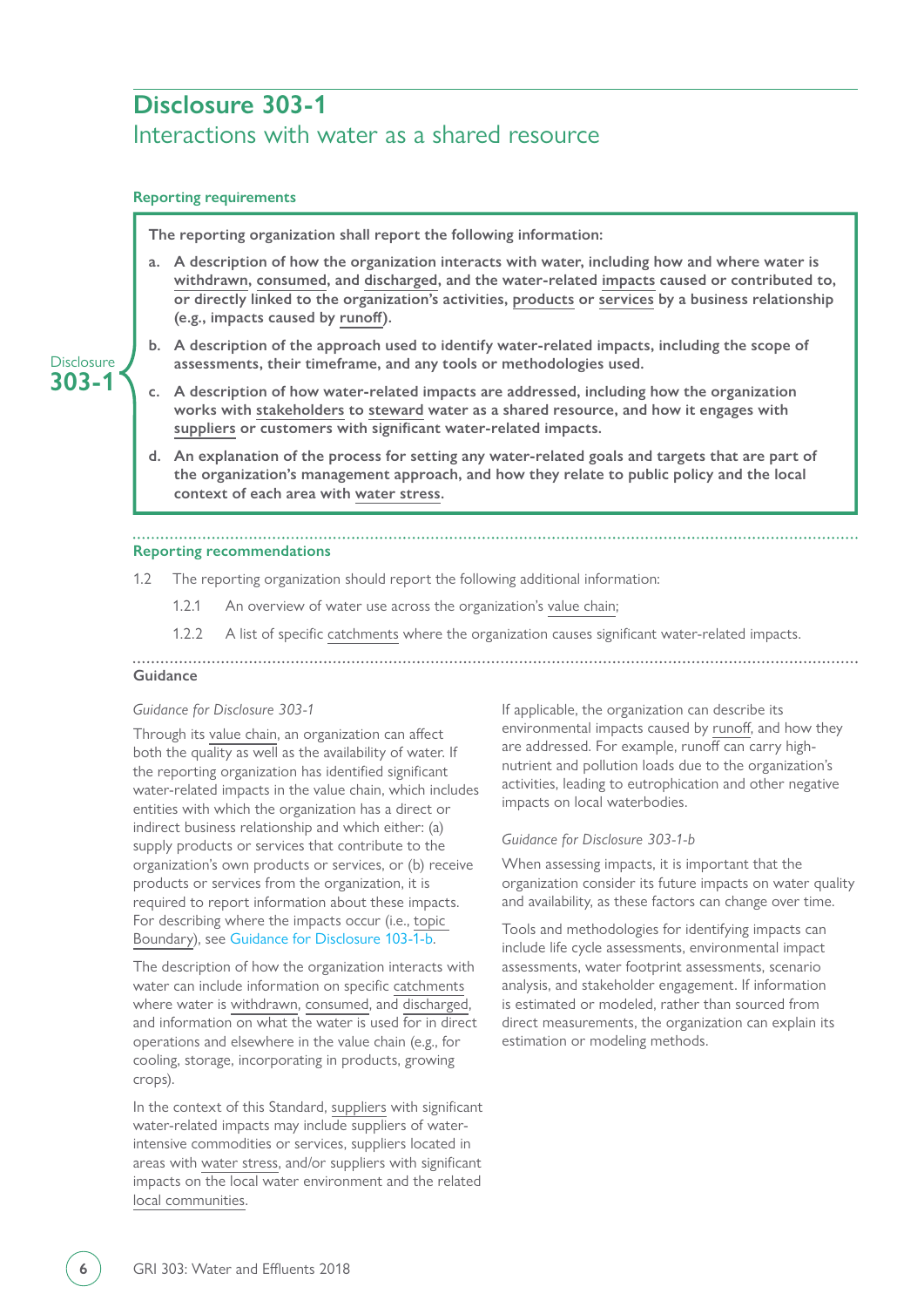#### **Disclosure 303-1 Continued**

#### *Guidance for Disclosure 303-1-c*

Working with [stakeholders](#page-19-3) is critical for an organization to [steward](#page-21-3) water as a shared resource and account for the needs of other water users of the catchment. An organization's stakeholders can include:

- suppliers with significant water-related impacts;
- users of its [products](#page-18-3) and [services](#page-19-2);
- [local communities](#page-18-1) and action groups:
- employees and other workers;
- other water users in its [sector](#page-19-4) or industry;
- governments, regulators, and civil society organizations;
- global initiatives, trade associations, and partnerships.

The organization can describe how it participates in discussions with stakeholders, the frequency of this engagement, and its role in these discussions. Outcomes of working with stakeholders can include, for example, collective target-setting for water use, increased investment in [infrastructure](#page-18-4), policy advocacy, and capacity building and awareness raising.

When reporting on its engagement with suppliers, the organization can describe:

- how the organization engages with its suppliers to help them improve their water management practices;
- the number of suppliers engaged;
- the outcomes of this engagement;
- the amount of procurement that the proportion of engaged suppliers represents;
- why information is not requested from suppliers with significant water-related impacts;
- future plans and goals for working with suppliers to reduce water-related impacts.

Water impacts related to products and services might be addressed by, for example, improving product design, providing information and advice on the responsible use of products and services, and holding regular consultations with users.

#### *Guidance for Disclosure 303-1-d*

Meaningful targets for managing water-related impacts:

- account for the local context where water is withdrawn and discharged;
- are scientifically informed by sustainable thresholds and the social context of a given catchment;
- align with public sector efforts, such as the waterrelated targets of the UN Sustainable Development Goals, in particular Goal 6, or targets set by national and local government institutions;
- are informed by the advocacy of other stakeholders, such as civil society organizations, trade associations, and action groups.

See references 2 and 4 in the [References section](#page-22-0).

The organization can report its progress against goals and targets using clause 1.5 in *[GRI 103: Management](https://www.globalreporting.org/standards/media/1038/gri-103-management-approach-2016.pdf#page=9)  [Approach](https://www.globalreporting.org/standards/media/1038/gri-103-management-approach-2016.pdf#page=9)*.

#### *Guidance for clause 1.2.1*

The organization can present the overview of water use across its value chain as a breakdown, in graphic or written form, showing, for example, parts of the value chain where water consumption is significant and the commodities to which it is related, or the percentage of commodity sourcing that comes from catchments located in areas with [water stress.](#page-21-2) The organization is encouraged to include information about upstream as well as downstream water use (e.g., use of water for consumer products, such as soaps, shampoos, and cleaning solutions).

#### *Guidance for clause 1.2.2*

To identify catchments where it causes water-related impacts, the organization can use global catchment data sets. These include the CEO Water Mandate '[Interactive](http://riverbasins.wateractionhub.org/)  [Database of the World's River Basins'](http://riverbasins.wateractionhub.org/)1, and the WWF '[HydroSHEDS'](http://www.hydrosheds.org/)2.

1 CEO Water Mandate, *Interactive Database of the World's River Basins*, [riverbasins.wateractionhub.org/](http://riverbasins.wateractionhub.org/), accessed on 1 June 2018.

<sup>2</sup> WWF, *HydroSHEDS*, <http://www.hydrosheds.org/>, accessed on 1 June 2018.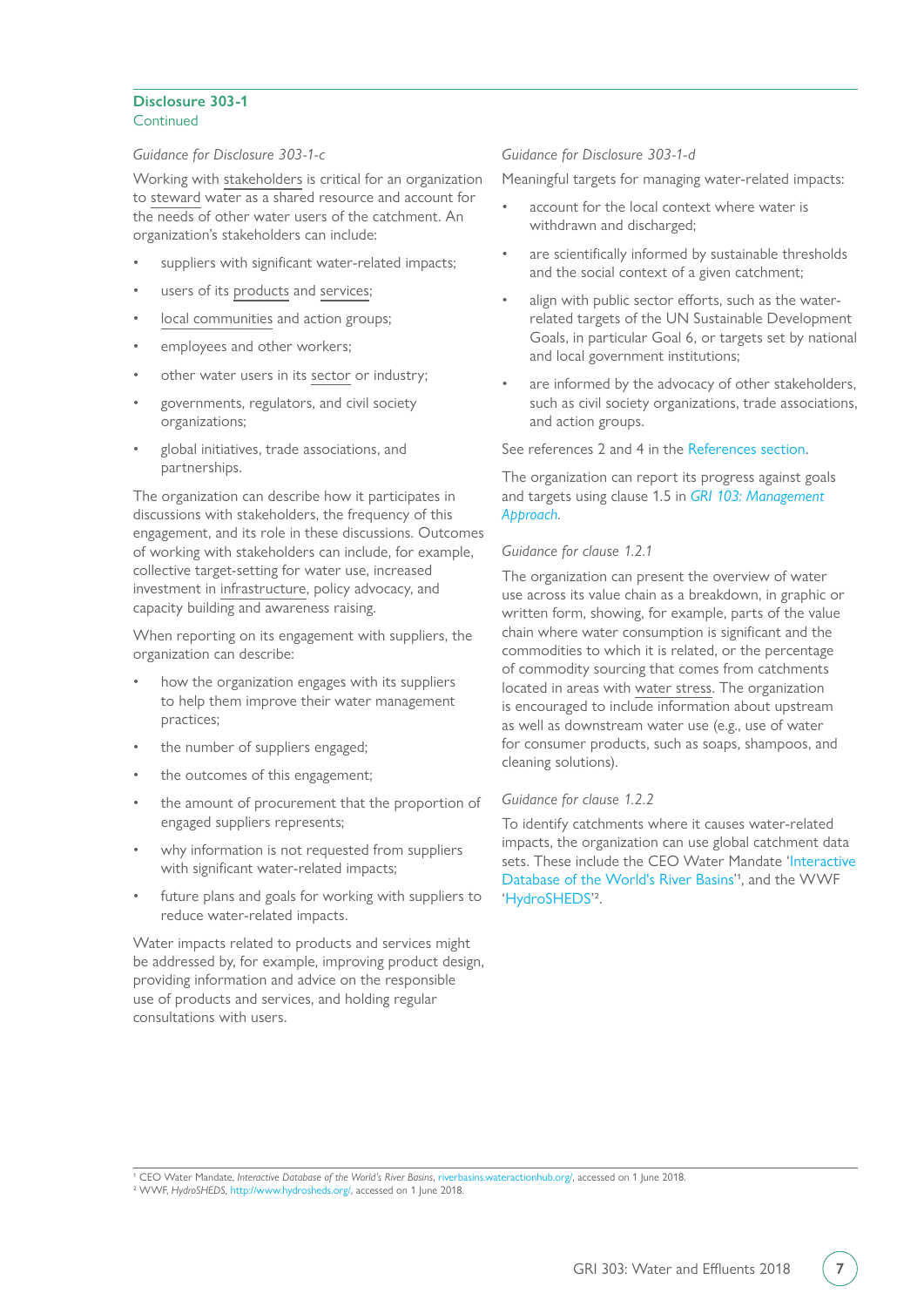## <span id="page-7-0"></span>**Disclosure 303-2** Management of water discharge-related impacts

#### **Reporting requirements**



- **a. A description of any minimum standards set for the quality of [effluent](#page-17-2) discharge, and how these minimum standards were determined, including:**
	- **i. how standards for facilities operating in locations with no local discharge requirements were determined;**
	- **ii. any internally developed water quality standards or guidelines;**
	- **iii. any sector-specific standards considered;**
	- **iv. whether the profile of the receiving waterbody was considered.**

#### **Guidance**

**Disclosure 303-2**

#### *Guidance for Disclosure 303-2*

Minimum standards are those that go beyond regulatory requirements in controlling the quality of effluent discharge.

Water quality refers to the physical, chemical, biological, and taste-related characteristics of water. It is a measure of water suitability for a given purpose or function, including its use as a human right. Water quality standards help uphold water quality in order to protect ecosystems, wildlife, and human health and welfare, and can be based on water properties, such as temperature or pH value.

The specific choice of water quality standards and parameters can vary depending on an organization's [products,](#page-18-3) [services](#page-19-2), and facility locations, and can depend on national and/or regional regulations, as well as the profile of the receiving waterbody.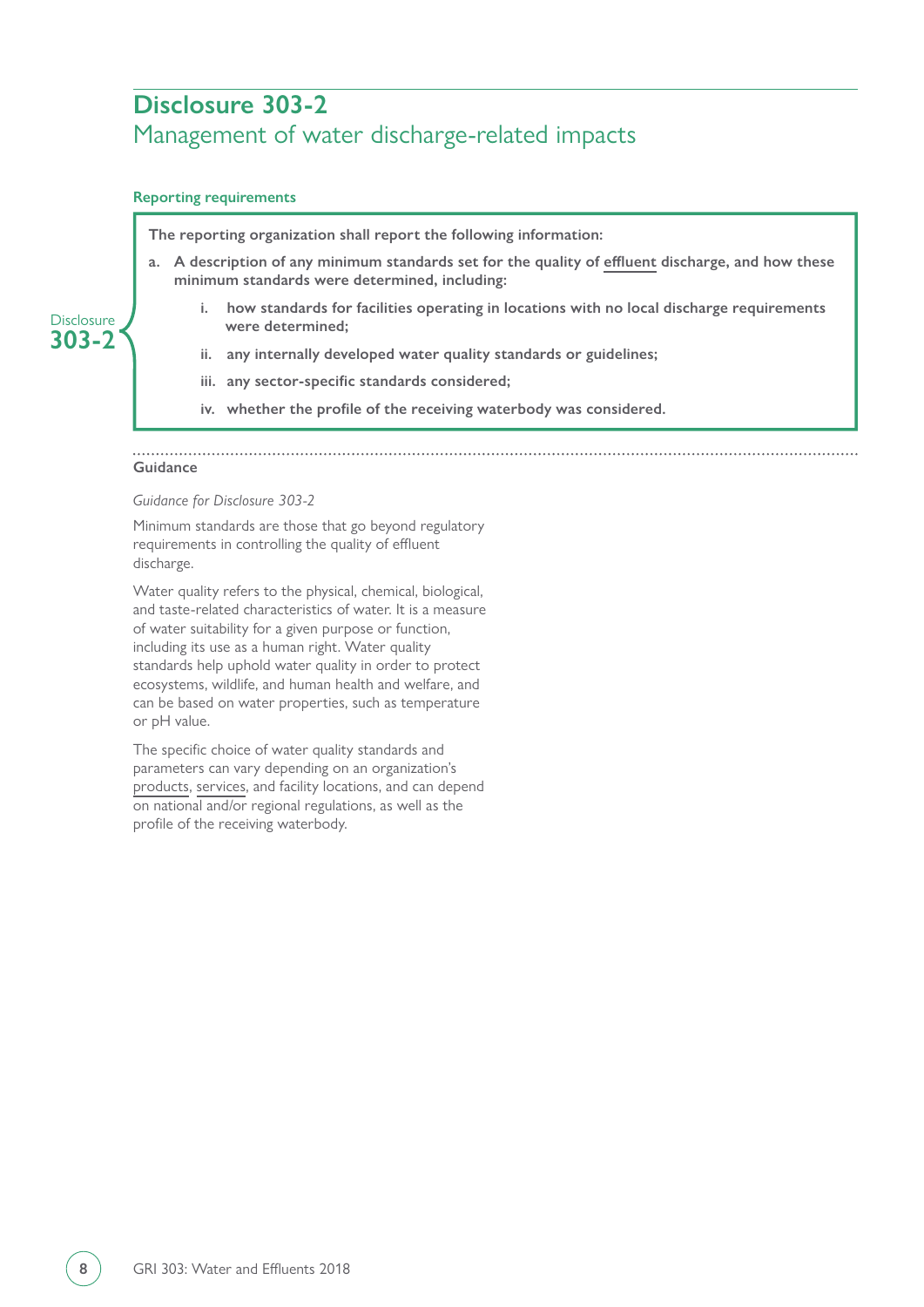## <span id="page-8-0"></span>**2. Topic-specific disclosures**

### **Disclosure 303-3** Water withdrawal

#### **Reporting requirements**

**Disclosure 303-3**

|                      | The reporting organization shall report the following information:                                                                                                                                                                                                                 |
|----------------------|------------------------------------------------------------------------------------------------------------------------------------------------------------------------------------------------------------------------------------------------------------------------------------|
| a.                   | Total water withdrawal from all areas in megaliters, and a breakdown of this total by the<br>following sources, if applicable:                                                                                                                                                     |
|                      | Surface water;<br>i.                                                                                                                                                                                                                                                               |
|                      | Groundwater;<br>ii.                                                                                                                                                                                                                                                                |
|                      | iii. Seawater;                                                                                                                                                                                                                                                                     |
|                      | iv. Produced water;                                                                                                                                                                                                                                                                |
|                      | Third-party water.<br>v.                                                                                                                                                                                                                                                           |
| b.                   | Total water withdrawal from all areas with water stress in megaliters, and a breakdown of this<br>total by the following sources, if applicable:                                                                                                                                   |
|                      | Surface water;<br>i.                                                                                                                                                                                                                                                               |
|                      | ii. Groundwater;                                                                                                                                                                                                                                                                   |
|                      | iii. Seawater;                                                                                                                                                                                                                                                                     |
|                      | iv. Produced water:                                                                                                                                                                                                                                                                |
|                      | Third-party water, and a breakdown of this total by the withdrawal sources listed in i-iv.<br>v.                                                                                                                                                                                   |
|                      | c. A breakdown of total water withdrawal from each of the sources listed in Disclosures 303-3-a<br>and 303-3-b in megaliters by the following categories:                                                                                                                          |
|                      | Freshwater (≤1,000 mg/L Total Dissolved Solids);<br>i.                                                                                                                                                                                                                             |
|                      | Other water (>1,000 mg/L Total Dissolved Solids).<br>ii.                                                                                                                                                                                                                           |
|                      | d. Any contextual information necessary to understand how the data have been compiled, such as<br>any standards, methodologies, and assumptions used.                                                                                                                              |
| 2.1                  | When compiling the information specified in Disclosure 303-3, the reporting organization shall use<br>publicly available and credible tools and methodologies for assessing water stress in an area.                                                                               |
|                      | <b>Reporting recommendations</b>                                                                                                                                                                                                                                                   |
| $\sim$ $\sim$ $\sim$ | $\sim$ $\sim$ $\sim$ $\sim$ $\sim$ $\sim$ $\sim$<br>and the contract of the contract of the contract of the contract of the contract of the contract of the contract of the contract of the contract of the contract of the contract of the contract of the contract of the contra |

- 2.2 The reporting organization should report the following additional information:
	- 2.2.1 A breakdown of total water withdrawal in megaliters by withdrawal source categories listed in Disclosure 303-3, at each facility in areas with water stress;
	- 2.2.2 Total water withdrawal in megaliters by suppliers with significant water-related impacts in areas with water stress.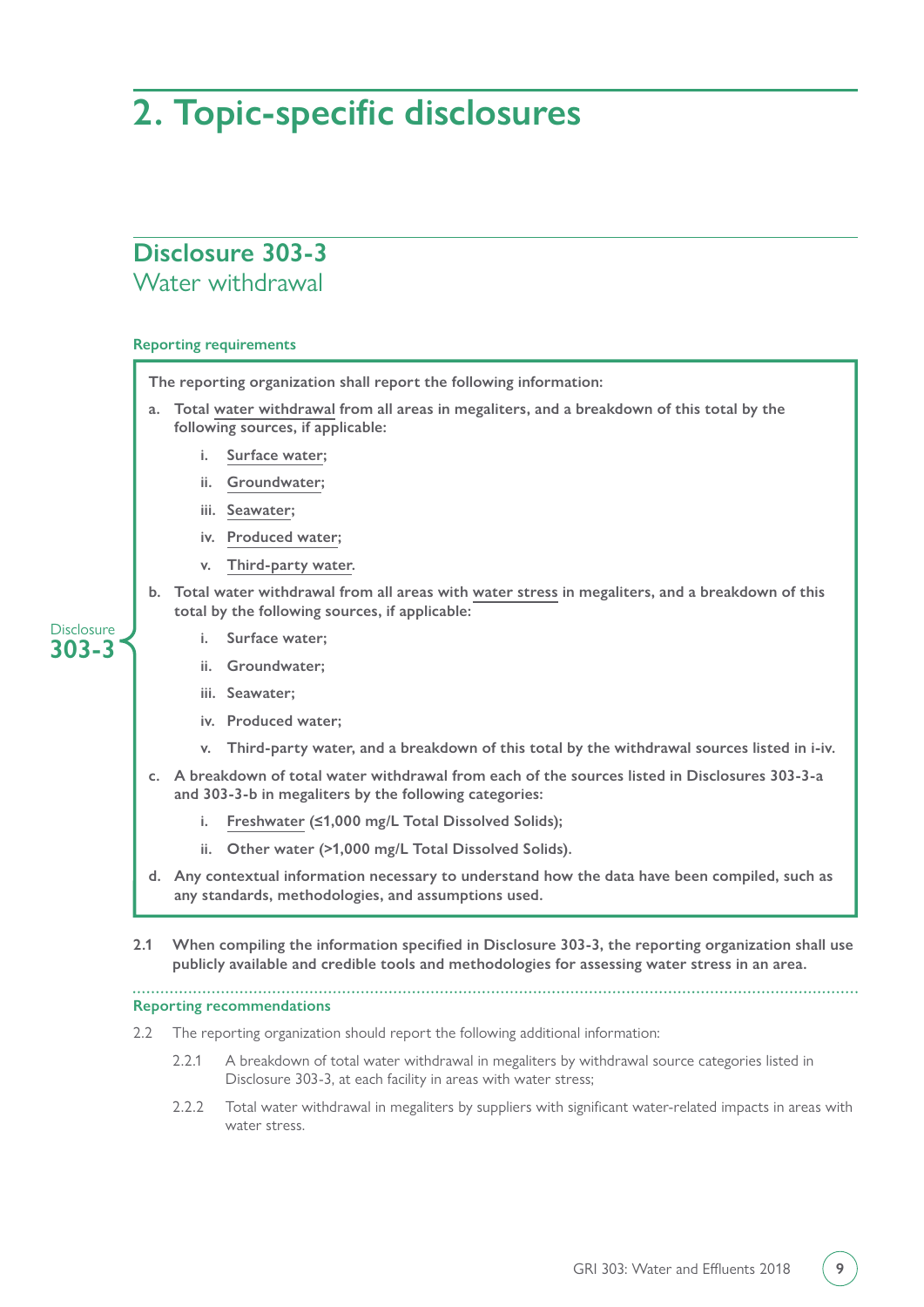#### <span id="page-9-0"></span>**Disclosure 303-3 Continued**

#### **Guidance**

#### *Background*

The volume of water withdrawal from areas with water stress can indicate an organization's impacts in sensitive locations.

To learn more about locations where water-related impacts might be significant, and where actions to address them are most needed, the reporting organization can also report the information requested in Disclosure 303-3 for each facility in areas with water stress. This can give stakeholders more confidence in the organization's [water stewardship](#page-21-3) efforts and practices.

#### *Guidance for Disclosure 303-3*

For an example of how to present information on requirements in Disclosure 303-3, see [Table 1](#page-15-0).

Surface water includes collected or harvested rainwater. Third-party water includes water supplied by municipal water networks or other organizations.

#### *Guidance for Disclosure 303-3-b*

Water stress refers to the ability, or lack thereof, to meet the human and ecological demand for water. Water stress can refer to the availability, quality, or accessibility of water.

Publicly available and credible tools for assessing areas with water stress include the World Resources Institute ['Aqueduct Water Risk Atlas](http://www.wri.org/our-work/project/aqueduct)', and the WWF '[Water Risk](http://waterriskfilter.panda.org/PreAssessment.aspx)  [Filter](http://waterriskfilter.panda.org/PreAssessment.aspx)'.

Based on these tools, water stress in an area may be assessed using either of the following indicators and their thresholds:

- The ratio of total annual water withdrawal to total available annual renewable water supply (i.e., baseline water stress) is high (40-80%) or extremely high (>80%)<sup>3</sup>;
- The ratio of water consumption-to-availability (i.e., water depletion) is moderate (dry-year depletion, where for at least 10% of the time, the monthly depletion ratio is >75%), high (seasonal depletion, where for one month of the year on average, the depletion ratio is >75%), or very high (ongoing depletion, where the depletion ratio on average is  $>75\%/4$ .

The organization may use these indicators even though they account only for quantity and not the quality or

accessibility of water as per the inclusive approach to the definition of water stress.

The organization can complement the results from these tools with their own assessments, to provide more granular local-level data. Water stress in an area may be measured at [catchment](#page-17-3) level at a minimum.

#### *Guidance for Disclosure 303-3-b-v*

If water is supplied by a [third party](#page-20-4), the organization is required to request information about its withdrawal sources, listed in Disclosures 303-3-b-i to 303-3-b-iv, from the third-party water supplier. The organization can report any additional information about third-party water, such as who the third-party water suppliers are and the volume of water supplied by them.

#### *Guidance for Disclosure 303-3-c*

The organization is required to provide a breakdown of the water withdrawn from each of the sources listed in Disclosures 303-3-a and 303-3-b [\(surface](#page-20-3)  [water](#page-20-3), [groundwater](#page-17-4), [seawater](#page-19-5), [produced water,](#page-18-5) [third](#page-20-4)[party water\)](#page-20-4) by the categories [freshwater](#page-17-5) and other water. The organization is only required to provide this breakdown for the sources it has withdrawn water from. If all water withdrawn from a source belongs only to one category (i.e., to freshwater or to other water), the organization can report the volume for the remaining category as zero. For example, if all the withdrawn seawater belongs to the other water category, the organization can report the volume of freshwater under this source as zero.

Other water constitutes any water that has a concentration of total dissolved solids higher than 1,000 mg/L. Other water is therefore all water that does not fall into the freshwater category.

The organization is, at a minimum, required to report a figure for other water withdrawal for each of the sources listed in Disclosures 303-3-a and 303-3-b. The organization can additionally report any further breakdowns for other water withdrawal based on its water management and reporting practices, as long as it explains the approach used to define water quality using Disclosure 303-3-d. The organization can report additional information on how water quality has been determined, including consideration of the potential value of water to its users, as well as any absolute physical and/or chemical criteria used.

<sup>3</sup> Indicator used in the World Resources Institute, *Aqueduct Water Risk Atlas*, [www.wri.org/our-work/project/aqueduct/,](http://www.wri.org/our-work/project/aqueduct/) accessed on 1 June 2018.

<sup>4</sup> Indicator used in WWF, *Water Risk Filter*, [waterriskfilter.panda.org,](http://waterriskfilter.panda.org/) accessed on 1 June 2018.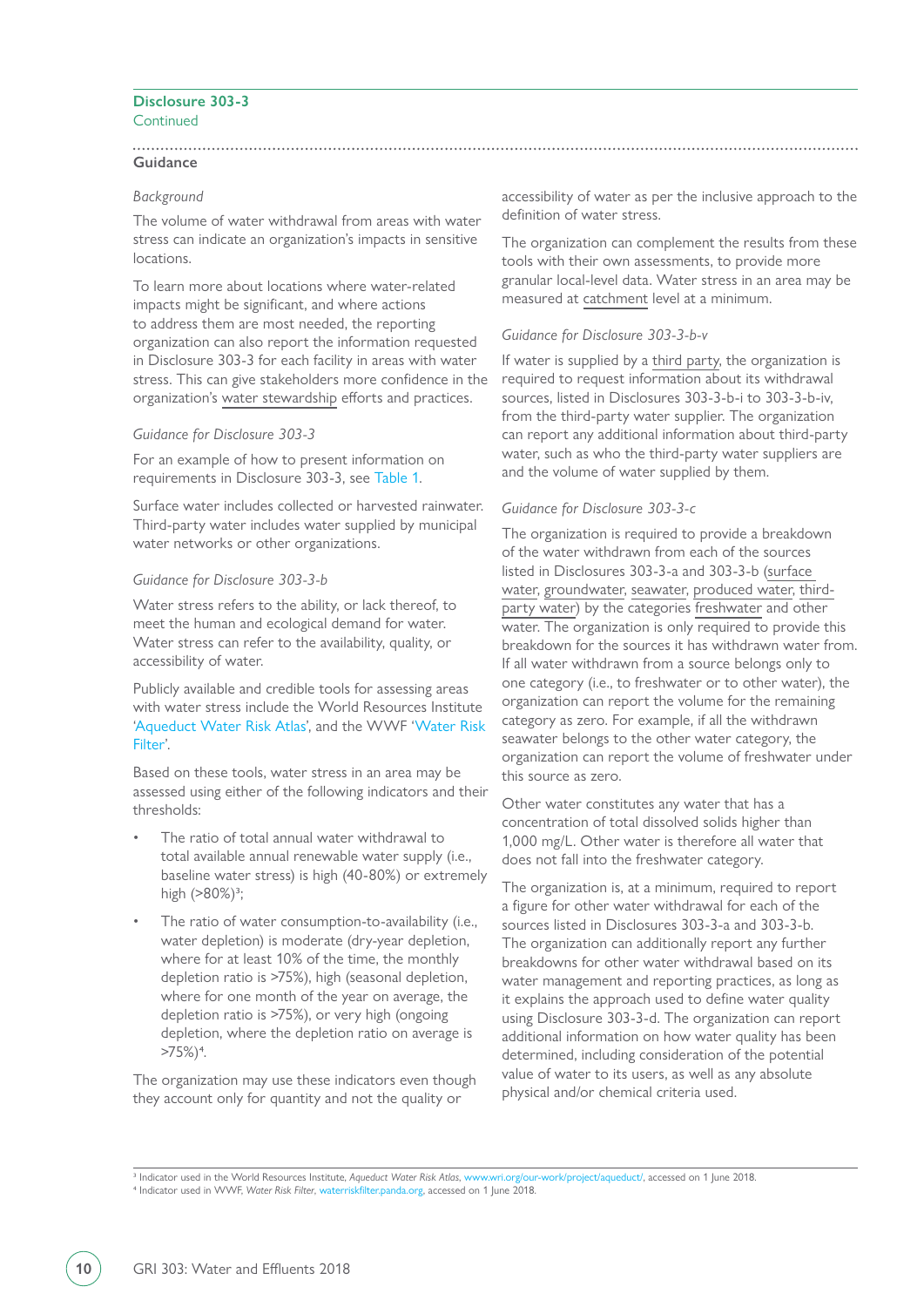#### **Disclosure 303-3 Continued**

#### *Guidance for clause 2.2.1*

To compile this information, the organization can use the following approach: (a) determine which facilities are located in areas with water stress, (b) for each of these facilities, report a breakdown of the total water withdrawal by surface water, groundwater, seawater, produced water, and third-party water. For an example of how to present this information, see [Table 2](#page-16-0).

#### *Guidance for clause 2.2.2*

To compile this information, the organization can use the following approach: (a) determine which [suppliers](#page-19-0) are located in areas with water stress, (b) determine which of these suppliers cause significant water-related impacts, (c) add up the total water withdrawal of each of these suppliers, (d) report the sum. For an example of how to present this information, see [Table 3](#page-16-0).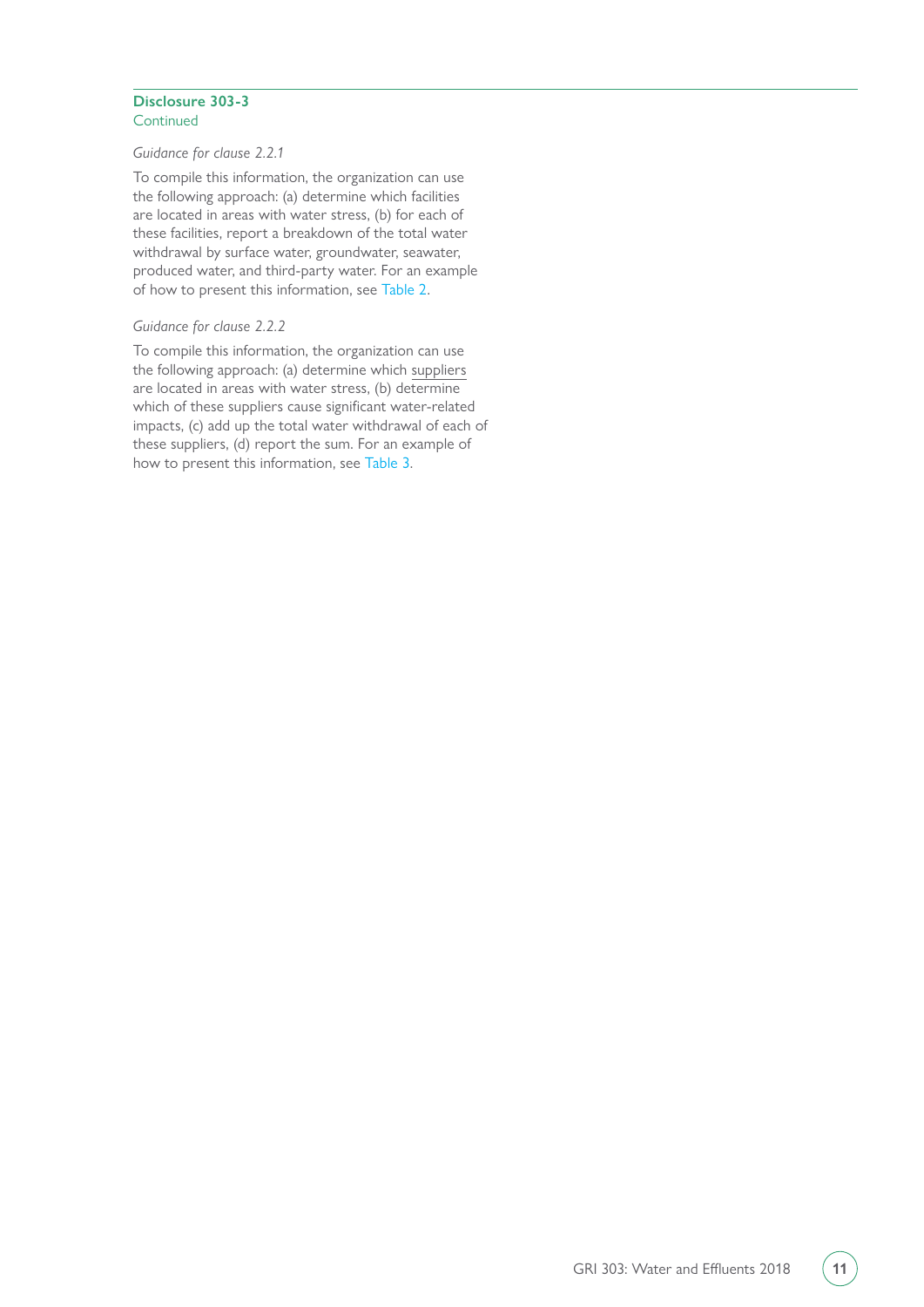## <span id="page-11-0"></span>**Disclosure 303-4** Water discharge

#### **Reporting requirements**

**The reporting organization shall report the following information:**

- **a. Total [water discharge](#page-21-1) to all areas in megaliters, and a breakdown of this total by the following types of destination, if applicable:**
	- **i. [Surface water](#page-20-3);**
	- **ii. [Groundwater;](#page-17-4)**
	- **iii. [Seawater;](#page-19-5)**
	- **iv. [Third-party water,](#page-20-4) and the volume of this total sent for use to other organizations, if applicable.**
- **b. A breakdown of total water discharge to all areas in megaliters by the following categories:** 
	- **i. [Freshwater](#page-17-5) (≤1,000 mg/L Total Dissolved Solids);**
	- **ii. Other water (>1,000 mg/L Total Dissolved Solids).**
- **c. Total water discharge to all areas with [water stress](#page-21-2) in megaliters, and a breakdown of this total by the following categories:** 
	- **i. Freshwater (≤1,000 mg/L Total Dissolved Solids);**
	- **ii. Other water (>1,000 mg/L Total Dissolved Solids).**
- **d. Priority substances of concern for which discharges are treated, including:**
	- **i. how priority substances of concern were defined, and any international standard, authoritative list, or criteria used;**
	- **ii. the approach for setting discharge limits for priority substances of concern;**
	- **iii. number of incidents of non-compliance with discharge limits.**
- **e. Any contextual information necessary to understand how the data have been compiled, such as any standards, methodologies, and assumptions used.**
- **2.3 When compiling the information specified in Disclosure 303-4, the reporting organization shall use publicly available and credible tools and methodologies for assessing water stress in an area.**

#### **Reporting recommendations**

- 2.4 The reporting organization should report the following additional information:
	- 2.4.1 The number of occasions on which discharge limits were exceeded;
	- 2.4.2 A breakdown of total water discharge to all areas in megaliters by level of treatment, and how the treatment levels were determined;
	- 2.4.3 Percentage of suppliers with significant water-related impacts from water discharge that have set minimum standards for the quality of their [effluent](#page-17-2) discharge.

**Disclosure 303-4**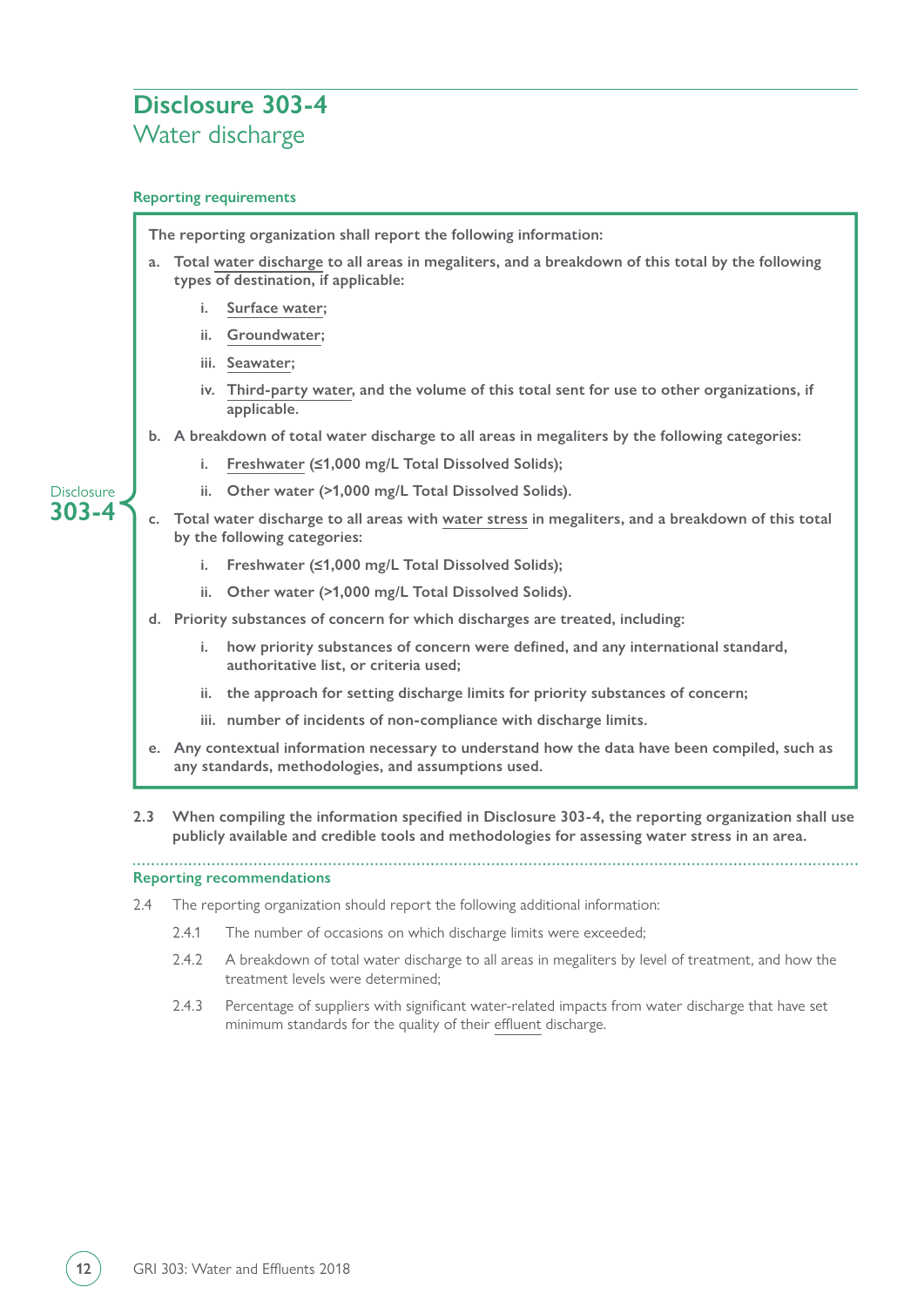#### **Disclosure 303-4 Continued**

#### **Guidance**

#### *Background*

Quantifying the volume of water discharge can help an organization understand its negative impacts on the receiving waterbody.

The relationship between water discharge and negative impacts is not linear. An increase in the total volume of water discharge does not necessarily correspond to greater negative impacts, since these impacts depend on the quality of the water discharge and the sensitivity of the receiving waterbody. An organization with a high volume of water discharge, but also a high level of treatment and strict quality standards, can have positive impacts on the receiving waterbody.

To learn more about locations where water-related impacts might be significant, and where actions to address them are most needed, the reporting organization can also report the information requested in Disclosure 303-4 for each facility in areas with [water](#page-21-2)  [stress](#page-21-2).

#### *Guidance for Disclosure 303-4*

For an example of how to present information on requirements in Disclosure 303-4, see [Table 1.](#page-15-0)

See [Guidance for Disclosure 303-3-b](#page-9-0) for how to assess areas with water stress.

#### *Guidance for Disclosure 303-4-a-iv*

An example of [third-party water](#page-20-4) discharge is when an organization sends water and effluents to other organizations for use. In these instances, the organization is required to report the volume of this water discharge separately.

#### *Guidance for Disclosures 303-4-b and 303-4-c*

The organization is required to provide a breakdown of the water discharged to all areas and to all areas with water stress by the categories [freshwater](#page-17-5) and other water. Other water constitutes any water that has a concentration of total dissolved solids higher than 1,000 mg/L. Other water is therefore all water that does not fall into the freshwater category.

The organization is, at a minimum, required to report a figure for other water discharged. The organization can additionally report any further breakdowns for other water discharge based on its water management and reporting practices, as long as it explains the approach used to define water quality using Disclosure 303-4-e. The organization can report additional information

on how water quality has been determined, including consideration of the potential value of water to its users, as well as any absolute physical and/or chemical criteria used.

#### *Guidance for Disclosure 303-4-d*

In the context of this Standard, substances of concern are those that cause irreversible damage to the waterbody, ecosystem, or human health.

Discharge limits for substances of concern can be based on regulation and/or other factors determined by an organization. In countries where no regulations for discharge limits are available, the organization can develop its own discharge limits.

'Discharge consent' is the permission granted to an organization, allowing it to discharge a set amount of a substance. The organization can report any unauthorized discharges that exceed these limits using Disclosure 303-4-d. The organization can also describe any plans to reduce unauthorized discharges in the future.

#### *Guidance for clause 2.4.2*

Reporting water discharge by level of treatment can provide insight into the effort an organization is making to improve the quality of its water discharge. When reporting how the treatment levels were determined, the organization is expected to include the reasons why a certain level of treatment was set.

The level of treatment can be reported for any water or effluents at the point of discharge, whether treated by the organization onsite or sent to a third party for treatment.

Water treatment involves physical, chemical or biological processes that improve water quality by removing solids, pollutants, and organic matter from water and effluents. Minimum requirements for treatment might be specified in national, state, or local legislation; however, the organization is expected to consider its overall water discharge impacts and the needs of other water users in setting treatment levels.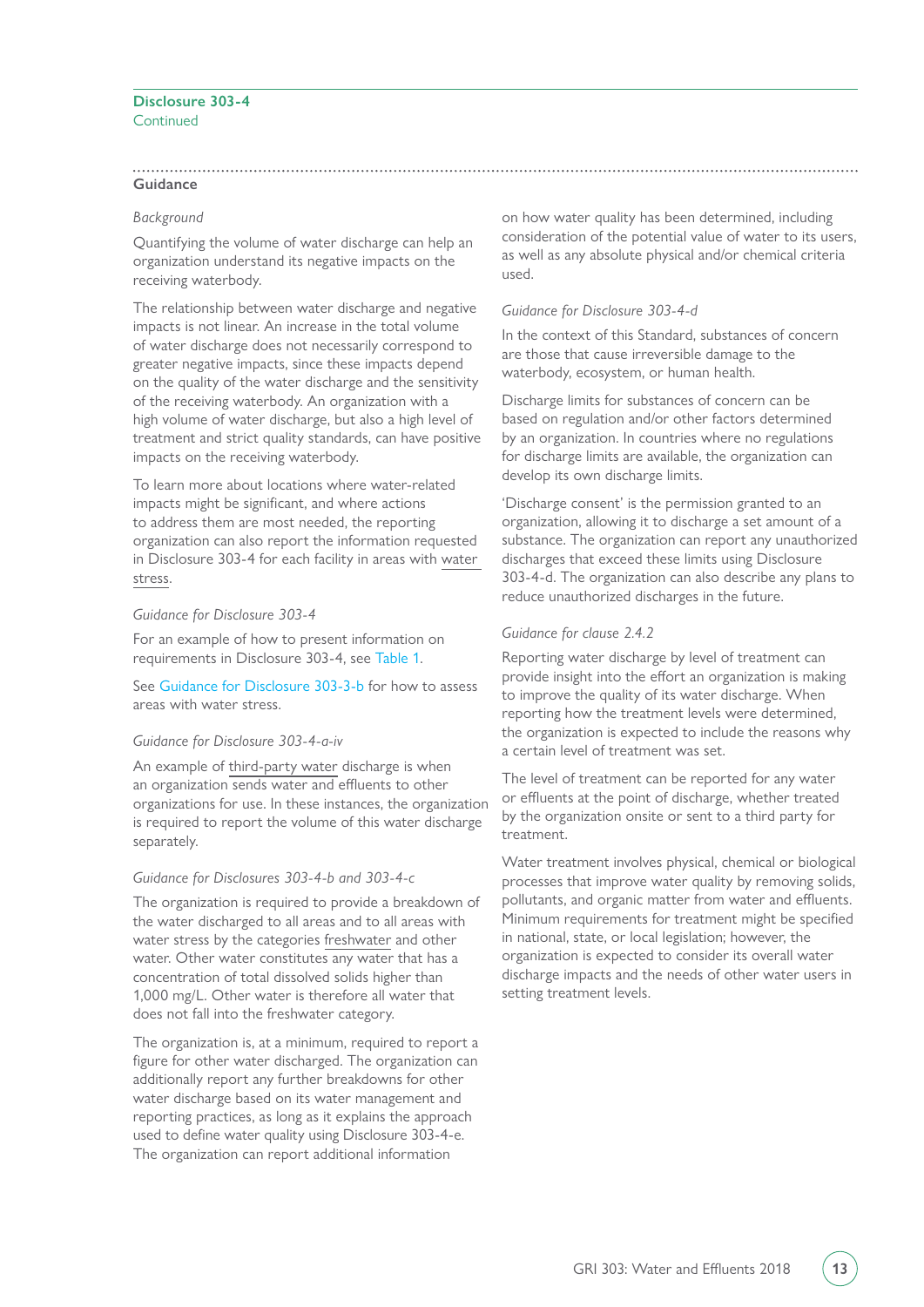#### **Disclosure 303-4 Continued**

The organization can break down its water discharge by the following treatment levels:

- Primary treatment, which aims to remove solid substances that settle or float on the water surface;
- Secondary treatment, which aims to remove substances and materials that have remained in the water, or are dissolved or suspended in it;
- Tertiary treatment, which aims to upgrade water to a higher level of quality before it is discharged. It includes processes that remove, for example, heavy metals, nitrogen, and phosphorus.

An organization might withdraw and discharge water of good quality that does not require treatment. If so, the organization can explain this in its report.

#### *Guidance for clause 2.4.3*

Minimum standards are those that go beyond regulatory requirements in controlling the quality of effluent discharge. For more information on water quality standards, see [Disclosure 303-2](#page-7-0) in the Management approach disclosures section.

To compile this information, the organization can use the following approach: (a) determine the number of suppliers with significant water-related impacts from water discharge, (b) determine how many of these suppliers have set minimum standards for the quality of their effluent discharge, (c) calculate the percentage using the following formula:

| Percentage of suppliers with significant<br>water-related impacts from water discharge<br>that have set minimum standards for the<br>quality of their effluent discharge |              |
|--------------------------------------------------------------------------------------------------------------------------------------------------------------------------|--------------|
|                                                                                                                                                                          |              |
| Number of suppliers that have set<br>minimum standards for the quality of<br>their effluent discharge                                                                    | $\times$ 100 |
| Number of suppliers with significant<br>water-related impacts from<br>water discharge                                                                                    |              |

For an example of how to present this information, see [Table 3.](#page-16-0)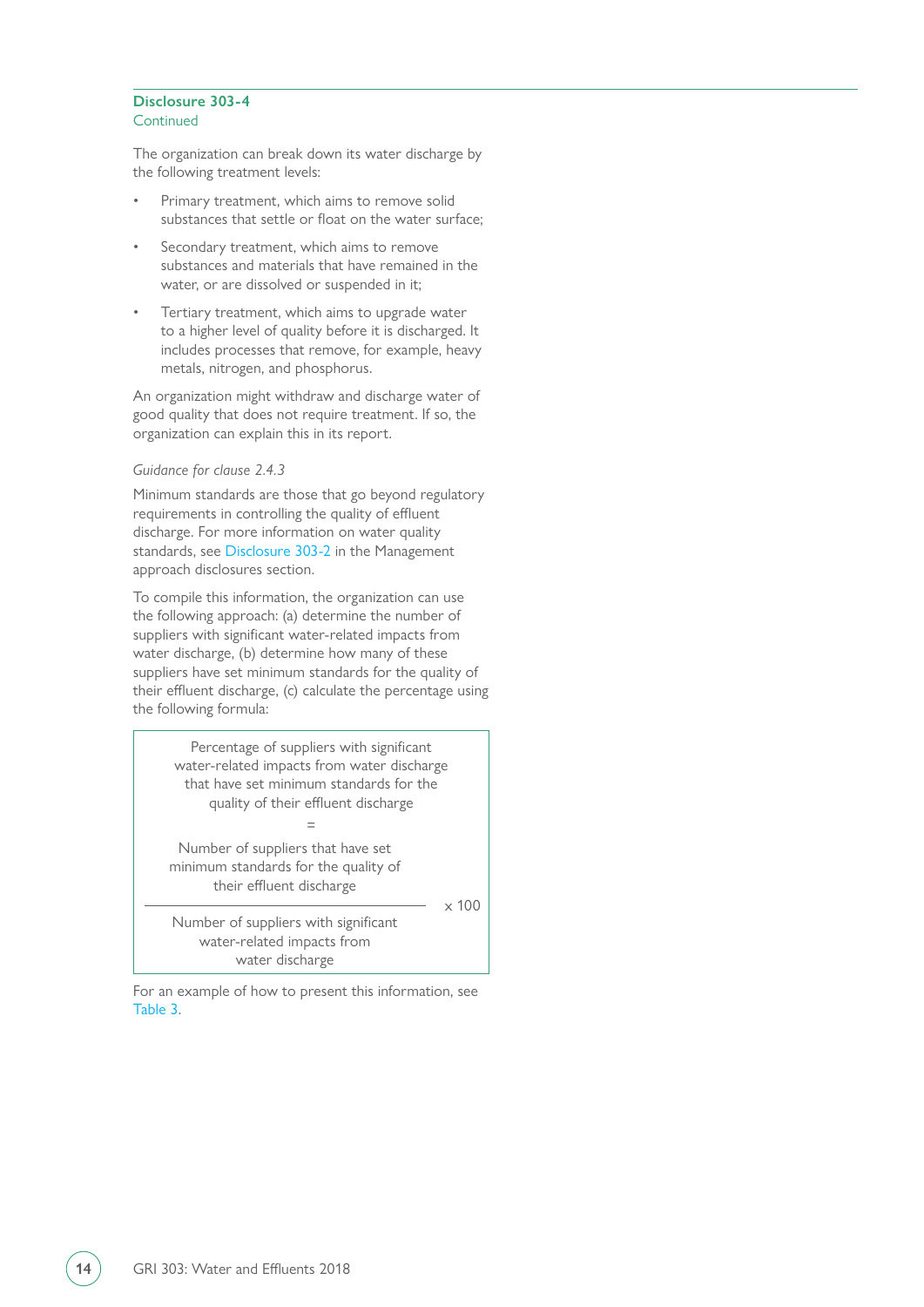## <span id="page-14-0"></span>**Disclosure 303-5** Water consumption

#### **Reporting requirements**

**The reporting organization shall report the following information:**

- **a. Total [water consumption](#page-20-0) from all areas in megaliters.**
- **b. Total water consumption from all areas with [water stress](#page-21-2) in megaliters.**
- **c. Change in [water storage](#page-21-4) in megaliters, if water storage has been identified as having a significant water-related [impact.](#page-17-1)**
- **d. Any contextual information necessary to understand how the data have been compiled, such as any standards, methodologies, and assumptions used, including whether the information is calculated, estimated, modeled, or sourced from direct measurements, and the approach taken for this, such as the use of any sector-specific factors.**

### **Reporting recommendations**

- 2.5 The reporting organization should report the following additional information:
	- 2.5.1 Total water consumption in megaliters at each facility in areas with water stress;
	- 2.5.2 Total water consumption in megaliters by suppliers with significant water-related impacts in areas with water stress.

#### **Guidance**

#### *Background*

Water consumption measures water used by an organization such that it is no longer available for use by the ecosystem or local community in the [reporting](#page-18-6)  [period](#page-18-6). Reporting the volume of water consumption can help the organization understand the overall scale of its impact due to [water withdrawal](#page-21-0) on downstream water availability.

#### *Guidance for Disclosure 303-5*

For an example of how to present information on requirements in Disclosure 303-5, see [Table 1](#page-15-0).

See [Guidance for Disclosure 303-3-b](#page-9-0) for how to assess areas with water stress.

If the reporting organization cannot directly measure water consumption, it may calculate this using the following formula:

> Water consumption = Total water withdrawal Total water discharge

#### *Guidance for Disclosure 303-5-c*

If the water in storage has been identified as having

a significant water-related impact, the organization is required to report change in water storage. The organization may calculate change in water storage using the following formula:

Change in water storage = Total water storage at the end of the reporting period -

Total water storage at the beginning of the reporting period

#### *Guidance for clause 2.5.1*

To compile this information, the organization can use the following approach: (a) determine which facilities are located in areas with water stress, (b) for each of these facilities, report the total water consumption. For an example of how to present this information, see [Table 2.](#page-16-0)

#### *Guidance for clause 2.5.2*

To compile this information, the organization can use the following approach: (a) determine which suppliers are located in areas with water stress, (b) determine which of these suppliers cause significant water-related impacts, (c) add up the total water consumption of each of these suppliers, (d) report the sum. For an example of how to present this information, se[e Table 3](#page-16-0).

## **303-5**

**Disclosure**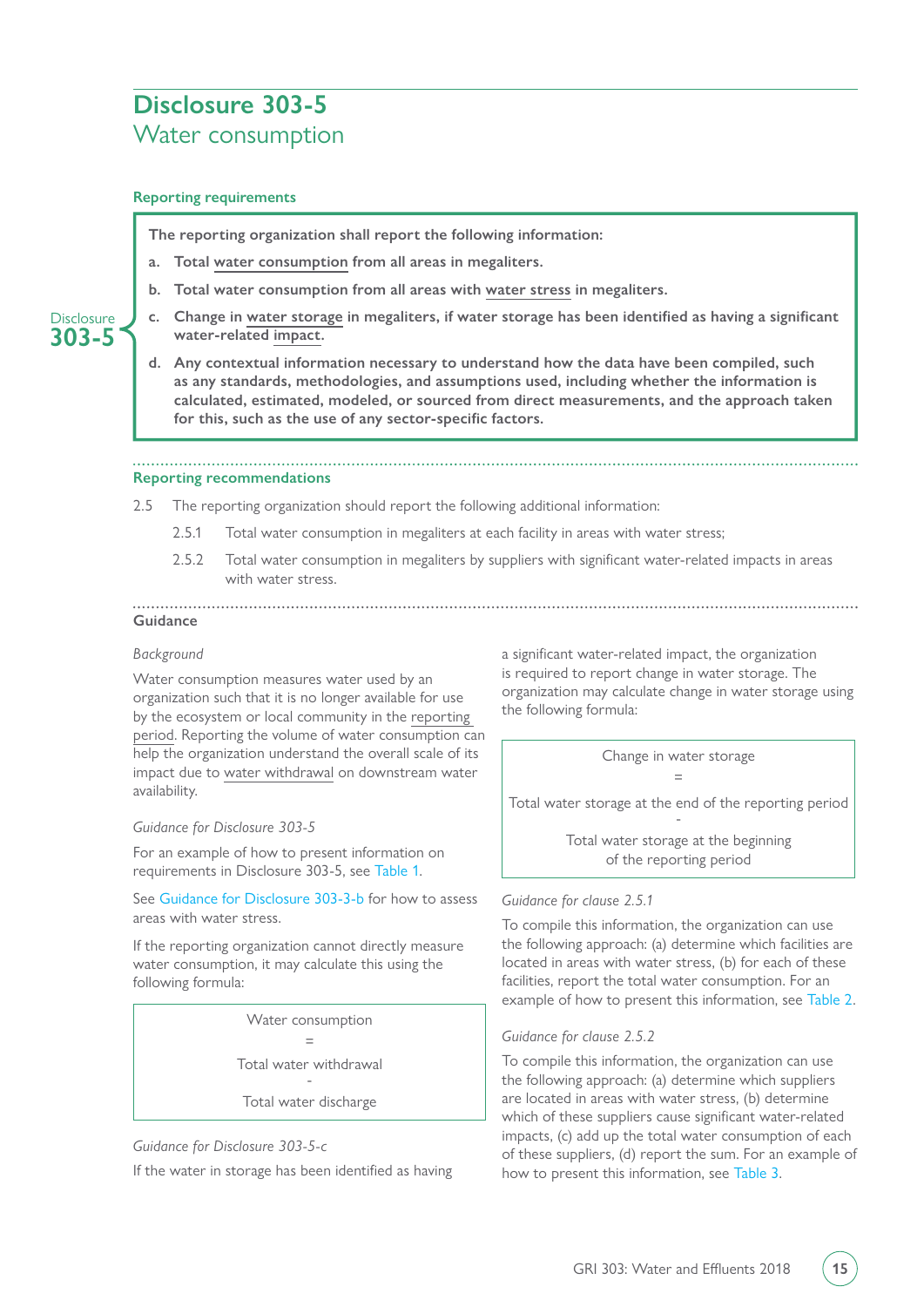<span id="page-15-0"></span>Table 1. Example template for presenting information for Disclosures 303-3, 303-4, and 303-5 Table 1 offers an example of how to present information for Disclosures 303-3, 303-4, and 303-5. The reporting organization can amend the table according to its practices, for example by reporting additional information.

| Water withdrawal (303-3)                  |                                                       |                                                                                                                        |                   |                                   |
|-------------------------------------------|-------------------------------------------------------|------------------------------------------------------------------------------------------------------------------------|-------------------|-----------------------------------|
|                                           |                                                       |                                                                                                                        | <b>All areas</b>  | <b>Areas with</b><br>water stress |
| <b>Water withdrawal</b>                   | Surface water (total)                                 |                                                                                                                        | ML (303-3-a-i)    | $ML$ (303-3-b-i)                  |
| by source                                 |                                                       | Freshwater (≤1,000 mg/L Total Dissolved Solids)                                                                        | ML (303-3-c-i)    | ML (303-3-c-i)                    |
|                                           |                                                       | Other water (>1,000 mg/L Total Dissolved Solids)                                                                       | ML (303-3-c-ii)   | ML (303-3-c-ii)                   |
|                                           | Groundwater (total)                                   |                                                                                                                        | ML (303-3-a-ii)   | ML (303-3-b-ii)                   |
|                                           |                                                       | Freshwater (≤1,000 mg/L Total Dissolved Solids)                                                                        | ML (303-3-c-i)    | ML (303-3-c-i)                    |
|                                           | Other water (>1,000 mg/L Total Dissolved Solids)      | ML (303-3-c-ii)                                                                                                        | ML (303-3-c-ii)   |                                   |
|                                           | Seawater (total)                                      | ML (303-3-a-iii)                                                                                                       | ML (303-3-b-iii)  |                                   |
|                                           | Freshwater (≤1,000 mg/L Total Dissolved Solids)       | ML (303-3-c-i)                                                                                                         | ML (303-3-c-i)    |                                   |
|                                           | Other water (>1,000 mg/L Total Dissolved Solids)      | ML (303-3-c-ii)                                                                                                        | ML (303-3-c-ii)   |                                   |
|                                           | Produced water (total)                                | ML (303-3-a-iv)                                                                                                        | ML (303-3-b-iv)   |                                   |
|                                           | Freshwater (≤1,000 mg/L Total Dissolved Solids)       | ML (303-3-c-i)                                                                                                         | ML (303-3-c-i)    |                                   |
|                                           |                                                       | Other water (>1,000 mg/L Total Dissolved Solids)                                                                       | ML (303-3-c-ii)   | ML (303-3-c-ii)                   |
|                                           | Third-party water (total)                             | ML (303-3-a-v)                                                                                                         | ML (303-3-b-v)    |                                   |
|                                           |                                                       | Freshwater (≤1,000 mg/L Total Dissolved Solids)                                                                        | ML (303-3-c-i)    | ML (303-3-c-i)                    |
|                                           |                                                       | Other water (>1,000 mg/L Total Dissolved Solids)                                                                       | ML (303-3-c-ii)   | ML (303-3-c-ii)                   |
|                                           | Total third-party                                     | Surface water                                                                                                          |                   | ML (303-3-b-v)                    |
|                                           | water withdrawal                                      | Groundwater                                                                                                            |                   | ML (303-3-b-v)                    |
|                                           | by withdrawal<br>source                               | Seawater                                                                                                               |                   | ML (303-3-b-v)                    |
|                                           |                                                       | Produced water                                                                                                         |                   | ML (303-3-b-v)                    |
| <b>Total water</b><br>withdrawal          |                                                       | Surface water (total) + groundwater (total) + seawater<br>(total) + produced water (total) + third-party water (total) | ML (303-3-a)      | $ML$ (303-3-b)                    |
|                                           |                                                       | Water discharge (303-4)                                                                                                |                   |                                   |
|                                           |                                                       |                                                                                                                        | All areas         | <b>Areas with</b><br>water stress |
| Water discharge by                        | Surface water                                         |                                                                                                                        | ML (303-4-a-i)    |                                   |
| destination                               | Groundwater                                           | ML (303-4-a-ii)                                                                                                        |                   |                                   |
|                                           | Seawater                                              | ML (303-4-a-iii)                                                                                                       |                   |                                   |
|                                           | Third-party water (total)                             |                                                                                                                        | ML (303-4-a-iv)   |                                   |
|                                           | Third-party water sent for use to other organizations |                                                                                                                        | ML (303-4-a-iv)   |                                   |
| <b>Total water</b><br>discharge           | water (total)                                         | Surface water + groundwater + seawater + third-party                                                                   |                   | ML (303-4-c)                      |
| Water discharge                           | Freshwater (≤1,000 mg/L Total Dissolved Solids)       |                                                                                                                        | ML (303-4-b-i)    | ML (303-4-c-i)                    |
| by freshwater and<br>other water          |                                                       | Other water (>1,000 mg/L Total Dissolved Solids)                                                                       | ML (303-4-b-ii)   | ML (303-4-c-ii)                   |
| Water discharge by                        | No treatment                                          |                                                                                                                        | ML (clause 2.4.2) |                                   |
| level of treatment                        | Treatment level                                       | [Provide the title for treatment level]                                                                                | ML (clause 2.4.2) |                                   |
| Note that this is<br>recommended, but not | Treatment level                                       | [Provide the title for treatment level]                                                                                | ML (clause 2.4.2) |                                   |
| required                                  | Treatment level                                       | [Provide the title for treatment level]                                                                                | ML (clause 2.4.2) |                                   |
|                                           |                                                       | <b>Water consumption (303-5)</b>                                                                                       |                   |                                   |
|                                           |                                                       |                                                                                                                        | All areas         | <b>Areas with</b><br>water stress |
| Water                                     | Total water consumption                               |                                                                                                                        | ML (303-5-a)      | ML (303-5-b)                      |
| consumption                               |                                                       | Change in water storage, if water storage has been<br>identified as having a significant water-related impact          | $ML$ (303-5-c)    |                                   |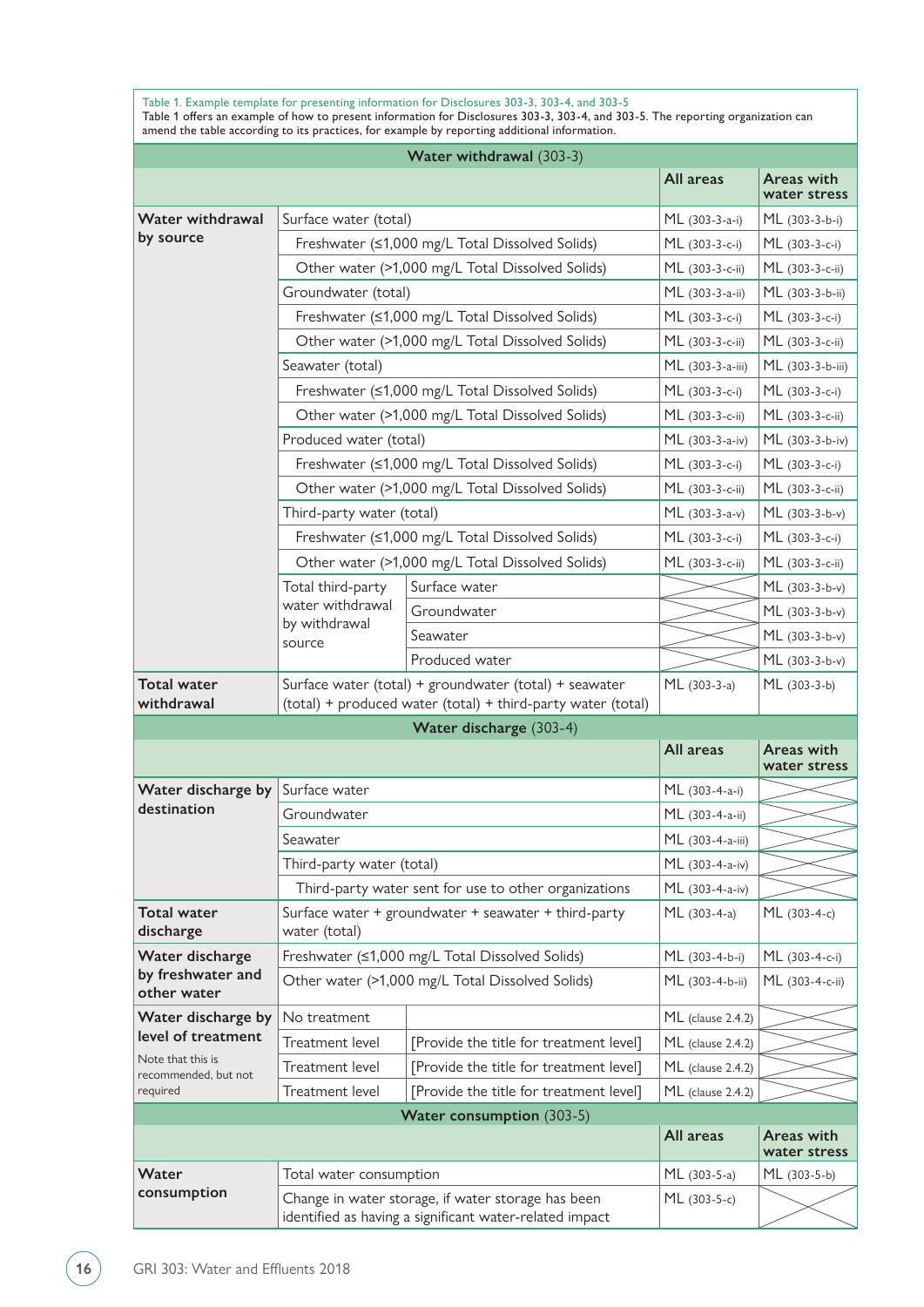#### <span id="page-16-0"></span>Table 2. Example template for presenting facility-level information

Table 2 offers an example of how to present information on facilities located in areas with water stress as per the reporting recommendations specified in Disclosures 303-3 (clause 2.2.1) and 303-5 (clause 2.5.1). The reporting organization can amend the table according to its practices, for example by reporting water discharge information.

| Facilities in areas with water stress      |                         | <b>Facility A</b> | <b>Facility B</b> | [Facility X] |
|--------------------------------------------|-------------------------|-------------------|-------------------|--------------|
| Water withdrawal                           | Surface water           | ML                | ML                | ML           |
| (clause 2.2.1)                             | Groundwater             | ML                | ML                | ML           |
|                                            | Seawater                | ML                | ML                | ML           |
|                                            | Produced water          | ML                | ML                | ML           |
|                                            | Third-party water       | ML                | ML                | ML           |
| <b>Water consumption</b><br>(clause 2.5.1) | Total water consumption | ML                | ML                | ML           |

| Table 3. Example template for presenting supply chain information<br>Table 3 offers an example of how to present information on the organization's suppliers as per the reporting recommendations specified<br>in Disclosures 303-3 (clause 2.2.2), 303-4 (clause 2.4.3), and 303-5 (clause 2.5.2). The reporting organization can amend the table<br>according to its practices, for example by reporting the location of suppliers. |                                                                                                                                                                    |    |  |
|---------------------------------------------------------------------------------------------------------------------------------------------------------------------------------------------------------------------------------------------------------------------------------------------------------------------------------------------------------------------------------------------------------------------------------------|--------------------------------------------------------------------------------------------------------------------------------------------------------------------|----|--|
| <b>Water withdrawal</b><br>clause 2.2.2)                                                                                                                                                                                                                                                                                                                                                                                              | Total water withdrawal in megaliters by suppliers with significant water-related<br>impacts in areas with water stress                                             | ML |  |
| Water discharge<br>(clause 2.4.3)                                                                                                                                                                                                                                                                                                                                                                                                     | Percentage of suppliers with significant water-related impacts from water discharge<br>that have set minimum standards for the quality of their effluent discharge | %  |  |
| Water consumption<br>(clause 2.5.2)                                                                                                                                                                                                                                                                                                                                                                                                   | Total water consumption in megaliters by suppliers with significant water-related<br>impacts in areas with water stress                                            | MI |  |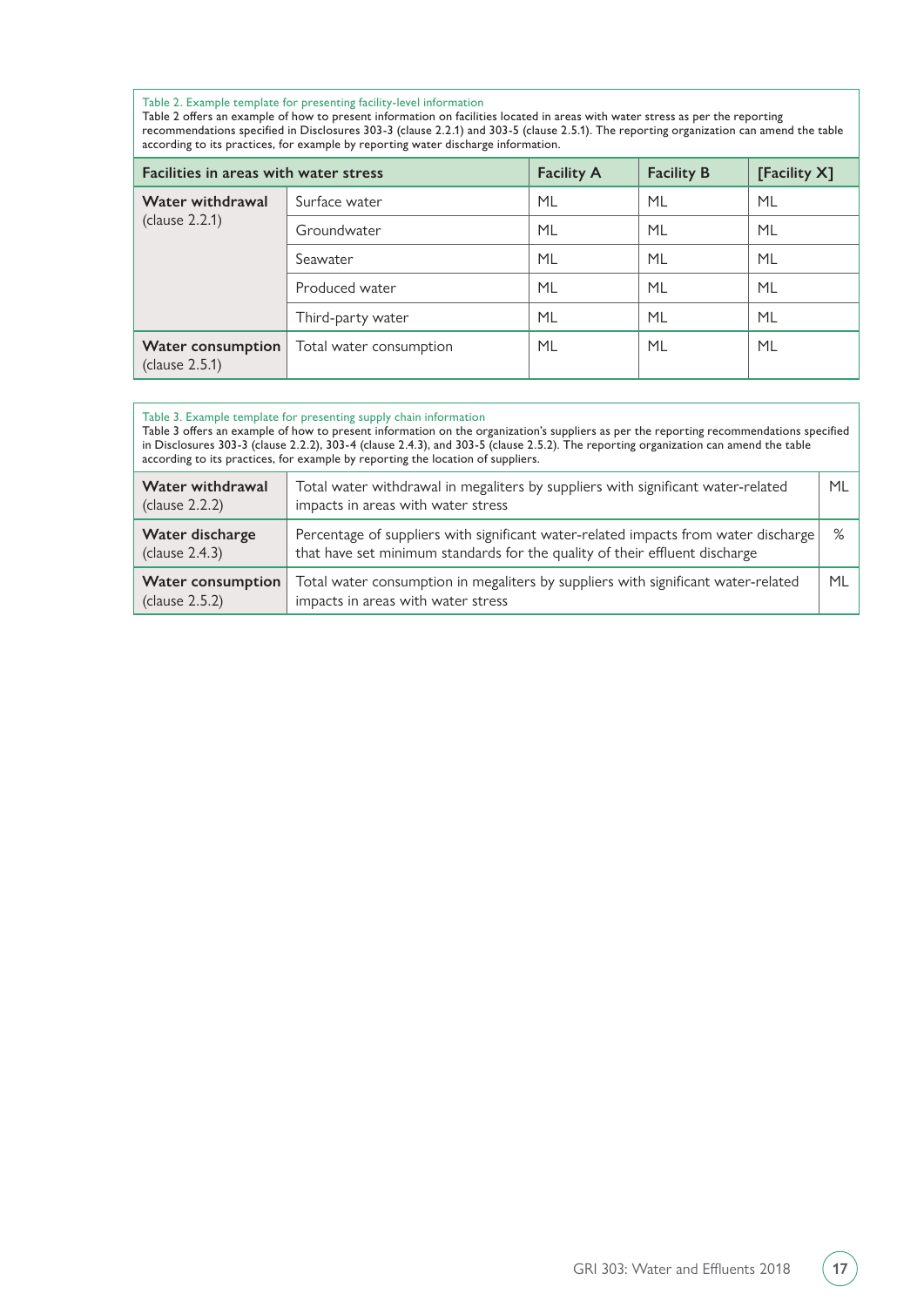# <span id="page-17-0"></span>**Glossary**

This Glossary includes definitions for terms used in this Standard, which apply when using this Standard. These definitions may contain terms that are further defined in the complete *[GRI Standards Glossary](https://www.globalreporting.org/standards/media/1913/gri-standards-glossary.pdf)*.

All defined terms are underlined. If a term is not defined in this Glossary or in the complete *GRI Standards Glossary*, definitions that are commonly used and understood apply.

#### <span id="page-17-3"></span>**catchment**

area of land from which all surface runoff and subsurface water, flows through a sequence of streams, rivers, aquifers, and lakes into the sea or another outlet at a single river mouth, estuary, or delta

- **Note 1:** Catchments include associated [groundwater](#page-17-4) areas and might include portions of waterbodies (such as lakes or rivers). In different parts of the world, catchments are also referred to as 'watersheds' or 'basins' (or sub-basins).
- **Note 2:** This definition is based on the Alliance for Water Stewardship (AWS), *AWS International Water Stewardship Standard, Version 1.0*, 2014.

#### <span id="page-17-2"></span>**effluent**

treated or untreated wastewater that is discharged

**Note:** This definition is based on the Alliance for Water Stewardship (AWS), *AWS International Water Stewardship Standard, Version 1.0*, 2014.

#### <span id="page-17-5"></span>**freshwater**

water with concentration of total dissolved solids equal to or below 1,000 mg/L

**Note:** This definition is based on ISO 14046:2014; the United States Geological Survey (USGS), *Water Science Glossary of Terms*, [water.usgs.gov/edu/dictionary.html](https://water.usgs.gov/edu/dictionary.html), accessed on 1 June 2018; and the World Health Organization (WHO), *Guidelines for Drinking-water Quality*, 2017.

#### <span id="page-17-4"></span>**groundwater**

water that is being held in, and that can be recovered from, an underground formation

**Note:** This definition comes from ISO 14046:2014.

#### <span id="page-17-1"></span>**impact**

In the GRI Standards, unless otherwise stated, 'impact' refers to the effect an organization has on the economy, the environment, and/or society, which in turn can indicate its contribution (positive or negative) to [sustainable development.](https://www.globalreporting.org/standards/media/1913/gri-standards-glossary.pdf)

- **Note 1:** In the GRI Standards, the term 'impact' can refer to positive, negative, actual, potential, direct, indirect, short-term, long-term, intended, or unintended impacts.
- **Note 2:** Impacts on the economy, environment, and/or society can also be related to consequences for the organization itself. For example, an impact on the economy, environment, and/or society can lead to consequences for the organization's business model, reputation, or ability to achieve its objectives.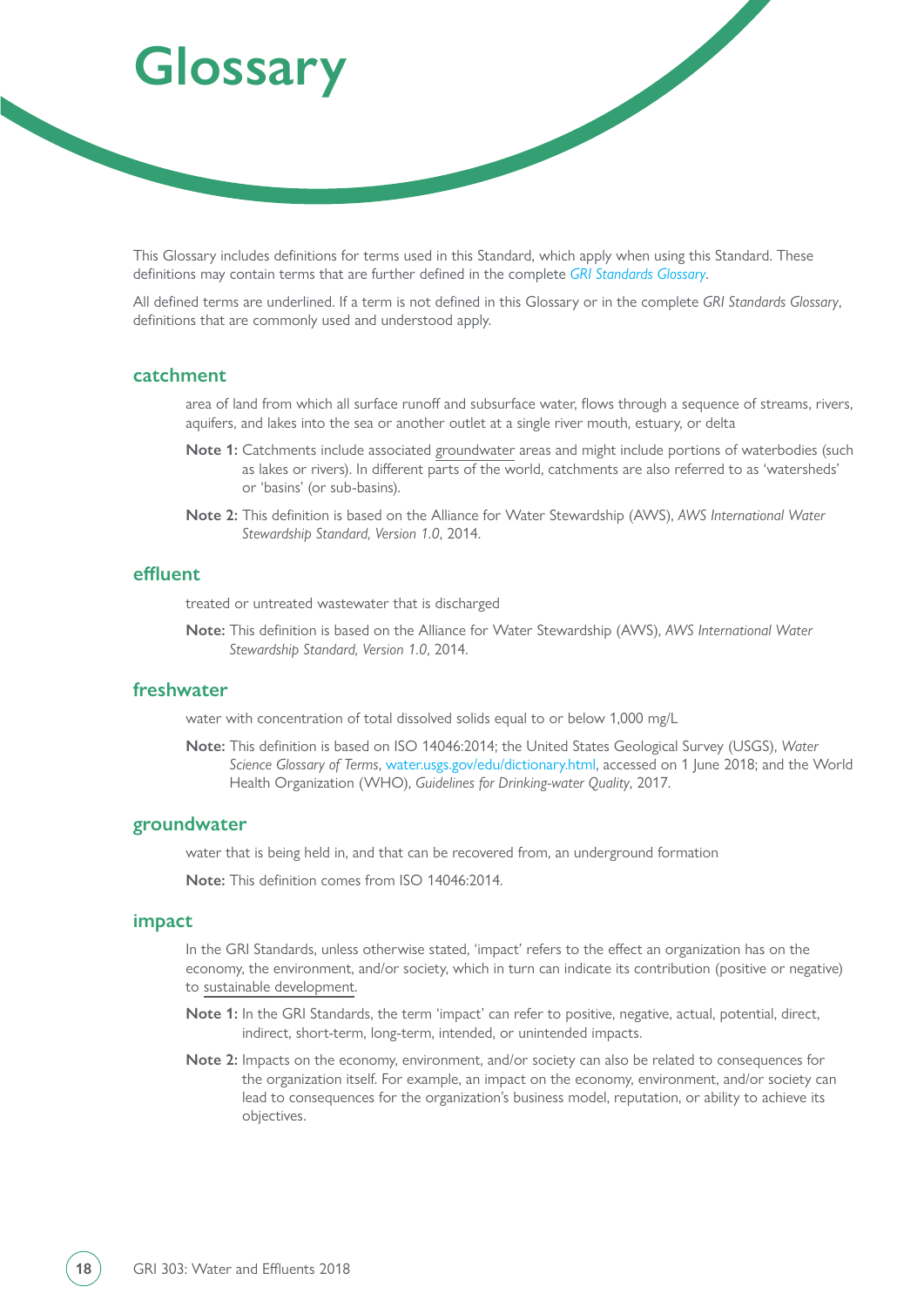#### <span id="page-18-2"></span>**indigenous peoples**

indigenous peoples are generally identified as:

- tribal peoples in independent countries whose social, cultural and economic conditions distinguish them from other sections of the national community, and whose status is regulated wholly or partially by their own customs or traditions or by special laws or regulations;
- peoples in independent countries who are regarded as indigenous on account of their descent from the populations which inhabited the country, or a geographical region to which the country belongs, at the time of conquest or colonization or the establishment of present state boundaries and who, irrespective of their legal status, retain some or all of their own social, economic, cultural and political institutions.
- **Note:** This definition comes from the International Labour Organization (ILO) Convention 169, 'Indigenous and Tribal Peoples Convention', 1989.

#### <span id="page-18-4"></span>**infrastructure**

facilities built primarily to provide a public service or good rather than a commercial purpose, and from which an organization does not seek to gain direct economic benefit

**Note:** Examples of facilities can include water supply facilities, roads, schools, and hospitals, among others.

#### <span id="page-18-1"></span>**local community**

persons or groups of persons living and/or working in any areas that are economically, socially or environmentally impacted (positively or negatively) by an organization's operations

**Note:** The local community can range from persons living adjacent to an organization's operations, to those living at a distance who are still likely to be impacted by these operations.

#### <span id="page-18-0"></span>**material topic**

[topic](https://www.globalreporting.org/standards/media/1913/gri-standards-glossary.pdf) that reflects a reporting organization's significant economic, environmental and social [impacts](#page-17-1); or that substantively influences the assessments and decisions of [stakeholders](#page-19-3)

- **Note 1:** For more information on identifying a material topic, see the [Reporting Principles for defining](https://www.globalreporting.org/standards/media/1036/gri-101-foundation-2016.pdf#page=8)  [report content](https://www.globalreporting.org/standards/media/1036/gri-101-foundation-2016.pdf#page=8) in *GRI 101: Foundation*.
- **Note 2:** To prepare a report in accordance with the GRI Standards, an organization is required to report on its material topics.
- **Note 3:** Material topics can include, but are not limited to, the topics covered by the GRI Standards in the 200, 300, and 400 series.

#### <span id="page-18-5"></span>**produced water**

water that enters an organization's boundary as a result of extraction (e.g., crude oil), processing (e.g., sugar cane crushing), or use of any raw material, and has to consequently be managed by the organization

**Note:** This definition is based on CDP, *CDP Water Security Reporting Guidance*, 2018.

#### <span id="page-18-3"></span>**product**

article or substance that is offered for sale or is part of a [service](#page-19-2) delivered by an organization

#### <span id="page-18-6"></span>**reporting period**

specific time span covered by the information reported

**Note:** Unless otherwise stated, the GRI Standards require information from the organization's chosen reporting period.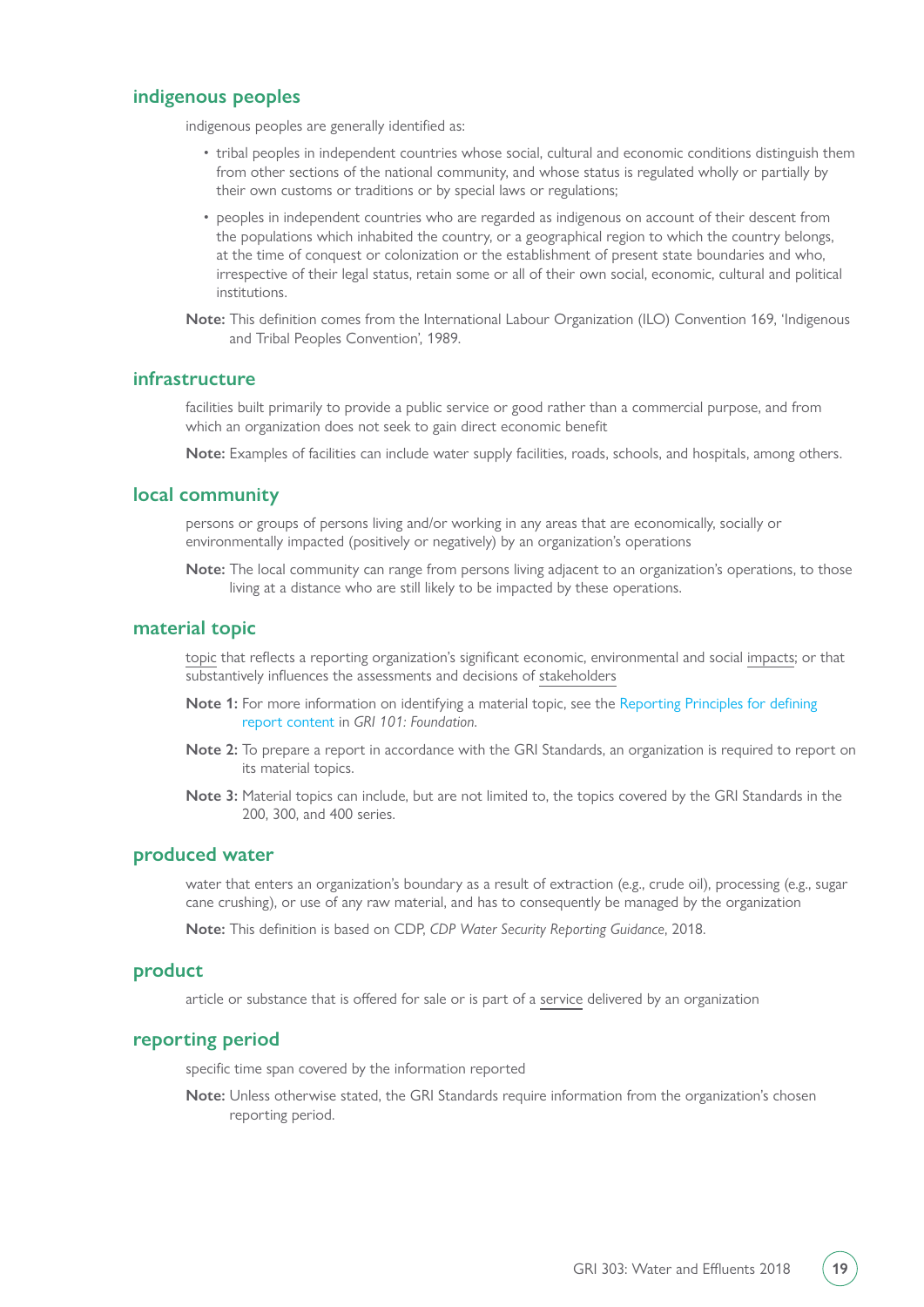#### <span id="page-19-1"></span>**runoff**

part of precipitation that flows towards a river on the ground surface (i.e., surface runoff) or within the soil (i.e., subsurface flow)

**Note:** This definition is based on the United Nations Educational, Scientific and Cultural Organization (UNESCO), *UNESCO International Glossary of Hydrology*, 2012.

#### <span id="page-19-5"></span>**seawater**

water in a sea or in an ocean

**Note:** This definition comes from ISO 14046:2014.

#### <span id="page-19-4"></span>**sector**

subdivision of an economy, society or sphere of activity, defined on the basis of some common characteristic

**Note:** Sector types can include classifications such as the public or private sector, and industry specific categories such as the education, technology, or financial sectors.

#### <span id="page-19-2"></span>**service**

action of an organization to meet a demand or need

#### <span id="page-19-3"></span>**stakeholder**

entity or individual that can reasonably be expected to be significantly affected by the reporting organization's activities, [products](#page-18-3) and [services](#page-19-2), or whose actions can reasonably be expected to affect the ability of the organization to successfully implement its strategies and achieve its objectives

- **Note 1**: Stakeholders include entities or individuals whose rights under law or international conventions provide them with legitimate claims vis-à-vis the organization.
- **Note 2:** Stakeholders can include those who are invested in the organization (such as [employees](https://www.globalreporting.org/standards/media/1913/gri-standards-glossary.pdf) and shareholders), as well as those who have other relationships to the organization (such as other [workers](https://www.globalreporting.org/standards/media/1913/gri-standards-glossary.pdf) who are not employees, [suppliers](#page-19-0), [vulnerable groups](https://www.globalreporting.org/standards/media/1913/gri-standards-glossary.pdf), [local communities](#page-18-1), and NGOs or other civil society organizations, among others).

#### <span id="page-19-0"></span>**supplier**

organization or person that provides a [product](#page-18-3) or [service](#page-19-2) used in the [supply chain](https://www.globalreporting.org/standards/media/1913/gri-standards-glossary.pdf) of the reporting organization

**Note 1:** A supplier is further characterized by a genuine direct or indirect commercial relationship with the organization.

**Note 2:** Examples of suppliers can include, but are not limited to:

- Brokers: Persons or organizations that buy and sell products, services, or assets for others, including contracting agencies that supply labor.
- Consultants: Persons or organizations that provide expert advice and services on a legally recognized professional and commercial basis. Consultants are legally recognized as self-employed or are legally recognized as [employees](https://www.globalreporting.org/standards/media/1913/gri-standards-glossary.pdf) of another organization.
- Contractors: Persons or organizations working onsite or offsite on behalf of an organization. A contractor can contract their own [workers](https://www.globalreporting.org/standards/media/1913/gri-standards-glossary.pdf) directly, or contract sub-contractors or independent contractors.
- Distributors: Persons or organizations that supply products to others.
- Franchisees or licensees: Persons or organizations that are granted a franchise or license by the reporting organization. Franchises and licenses permit specified commercial activities, such as the production and sale of a product.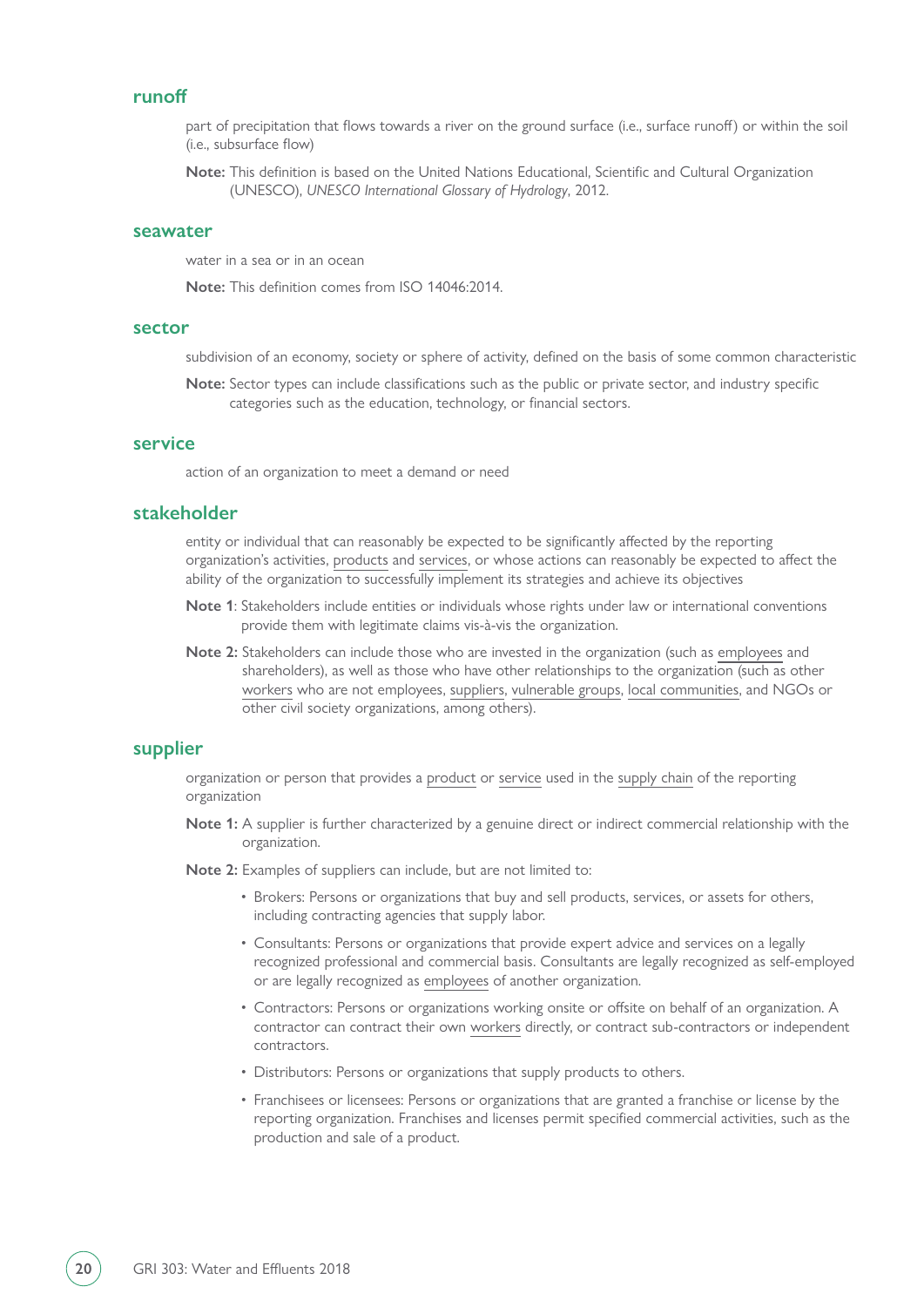- Home workers: Persons at home or in other premises of their choice, other than the workplace of the employer, who perform work for remuneration and which results in a product or service as specified by the employer, irrespective of who provides the equipment, materials or other inputs used.
- Independent contractors: Persons or organizations working for an organization, a contractor, or a sub-contractor.
- Manufacturers: Persons or organizations that make products for sale.
- Primary producers: Persons or organizations that grow, harvest, or extract raw materials.
- Sub-contractors: Persons or organizations working onsite or offsite on behalf of an organization that have a direct contractual relationship with a contractor or sub-contractor, but not necessarily with the organization. A sub-contractor can contract their own workers directly or contract independent contractors.
- Wholesalers: Persons or organizations that sell products in large quantities to be retailed by others.

#### <span id="page-20-3"></span>**surface water**

water that occurs naturally on the Earth's surface in ice sheets, ice caps, glaciers, icebergs, bogs, ponds, lakes, rivers, and streams

**Note:** This definition is based on CDP, *CDP Water Security Reporting Guidance*, 2018.

#### <span id="page-20-4"></span>**third-party water**

municipal water suppliers and municipal wastewater treatment plants, public or private utilities, and other organizations involved in the provision, transport, treatment, disposal, or use of water and [effluent](#page-17-2)

#### <span id="page-20-2"></span>**topic Boundary**

description of where the [impacts](#page-17-1) occur for a [material topic,](#page-18-0) and the organization's involvement with those impacts

**Note:** Topic Boundaries vary based on the topics reported.

#### <span id="page-20-1"></span>**value chain**

An organization's value chain encompasses the activities that convert input into output by adding value. It includes entities with which the organization has a direct or indirect business relationship and which either (a) supply [products](#page-18-3) or [services](#page-19-2) that contribute to the organization's own products or services, or (b) receive products or services from the organization.

- **Note 1:** This definition is based on United Nations (UN), *The Corporate Responsibility to Respect Human Rights: An Interpretive Guide*, 2012.
- **Note 2:** The value chain covers the full range of an organization's upstream and downstream activities, which encompass the full life cycle of a product or service, from its conception to its end use.

#### <span id="page-20-0"></span>**water consumption**

sum of all water that has been [withdrawn](#page-21-0) and incorporated into [products,](#page-18-3) used in the production of crops or generated as waste, has evaporated, transpired, or been consumed by humans or livestock, or is polluted to the point of being unusable by other users, and is therefore not released back to [surface water](#page-20-3), [groundwater](#page-17-4), [seawater](#page-19-5), or a [third party](#page-20-4) over the course of the [reporting period](#page-18-6)

- **Note 1:** Water consumption includes water that has been stored during the reporting period for use or discharge in a subsequent reporting period.
- **Note 2:** This definition is based on CDP, *CDP Water Security Reporting Guidance*, 2018.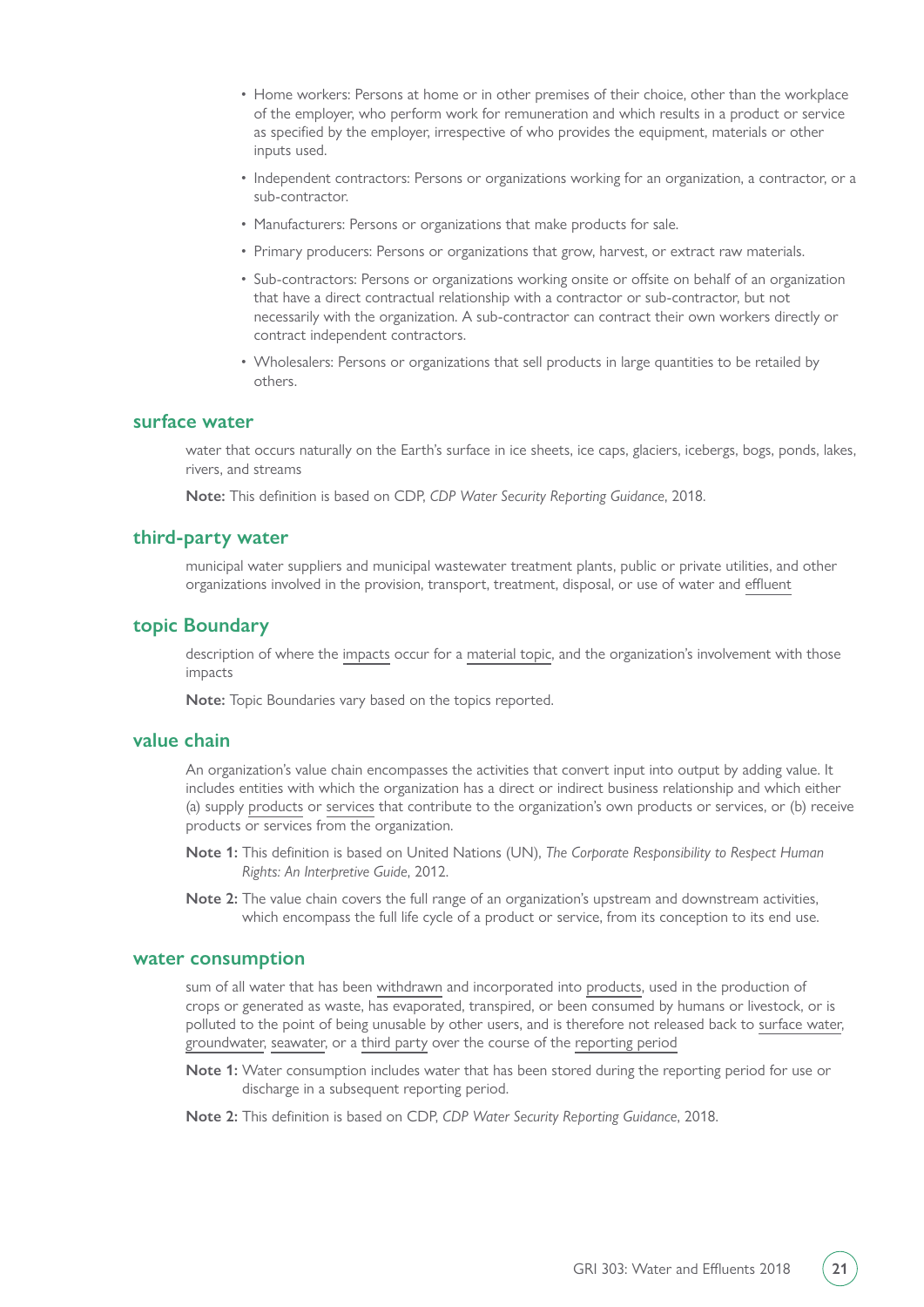#### <span id="page-21-1"></span>**water discharge**

sum of [effluents](#page-17-2), used water, and unused water released to [surface water](#page-20-3), [groundwater](#page-17-4), [seawater](#page-19-5), or a [third](#page-20-4)  [party](#page-20-4), for which the organization has no further use, over the course of the [reporting period](#page-18-6)

- **Note 1:** Water can be released into the receiving waterbody either at a defined discharge point (pointsource discharge) or dispersed over land in an undefined manner (non-point-source discharge).
- **Note 2:** Water discharge can be authorized (in accordance with discharge consent) or unauthorized (if discharge consent is exceeded).

#### <span id="page-21-3"></span>**water stewardship**

use of water that is socially equitable, environmentally sustainable, and economically beneficial, achieved through a [stakeholder-](#page-19-3)inclusive process that involves facility- and [catchment-](#page-17-3)based actions

- **Note 1:** Good water stewards understand their own water use; catchment context; and shared risk in terms of water governance, water balance, and water quality; and engage in meaningful individual and collective actions that benefit people and nature. Further:
	- Socially equitable water use recognizes and implements the human right to water and sanitation and helps ensure human wellbeing and equity;
	- Environmentally sustainable water use maintains or improves biodiversity and ecological and hydrological processes at the catchment level;
	- Economically beneficial water use contributes to long-term efficiency, and development and poverty alleviation for water users, [local communities](#page-18-1), and society at large.
- **Note 2:** This definition is based on the Alliance for Water Stewardship (AWS), *AWS International Water Stewardship Standard, Version 1.0*, 2014.

#### <span id="page-21-4"></span>**water storage**

water held in water storage facilities or reservoirs

#### <span id="page-21-2"></span>**water stress**

ability, or lack thereof, to meet the human and ecological demand for water

**Note 1:** Water stress can refer to the availability, quality, or accessibility of water.

- **Note 2:** Water stress is based on subjective elements and is assessed differently depending on societal values, such as the suitability of water for drinking or the requirements to be afforded to ecosystems.
- **Note 3:** Water stress in an area may be measured at [catchment](#page-17-3) level at a minimum.
- **Note 4:** This definition comes from the CEO Water Mandate, *Corporate Water Disclosure Guidelines*, 2014.

#### <span id="page-21-0"></span>**water withdrawal**

sum of all water drawn from [surface water,](#page-20-3) [groundwater,](#page-17-4) [seawater,](#page-19-5) or a [third party](#page-20-4) for any use over the course of the [reporting period](#page-18-6)

Definitions based on or that come from the ISO 14046:2014 standard are reproduced with the permission of the International Organization for Standardization, ISO. Copyright remains with ISO.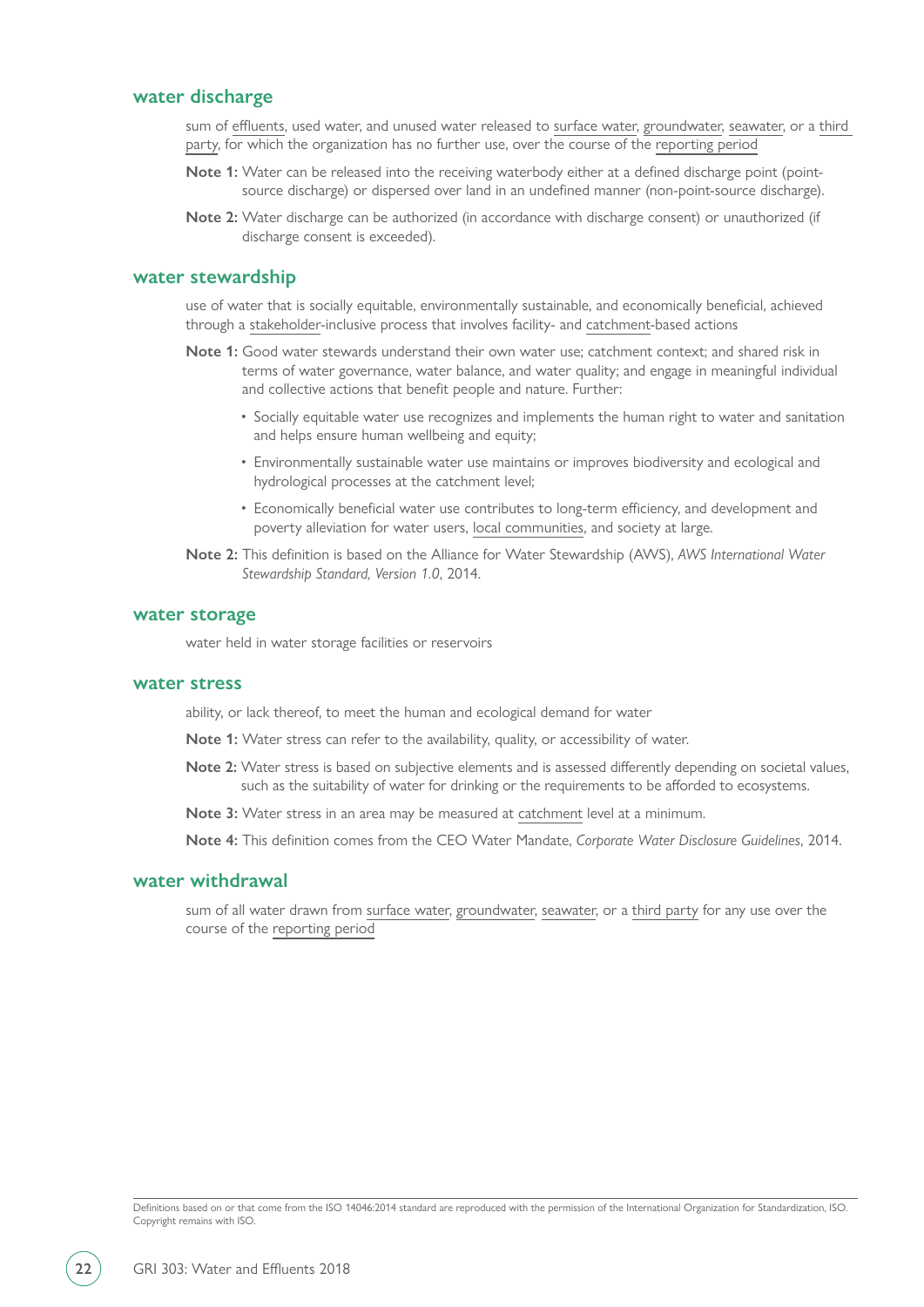# <span id="page-22-0"></span>**References**

The following documents informed the development of this Standard and can be helpful for understanding and applying it.

#### **Authoritative intergovernmental instruments:**

- 1. United Nations (UN) Resolution A/RES/64/292, 'The human right to water and sanitation', 2010.
- 2. United Nations (UN), 'Transforming our world: the 2030 Agenda for Sustainable Development', 2015.

#### **Other relevant references:**

- 3. Alliance for Water Stewardship (AWS), *AWS International Water Stewardship Standard, Version 1.0*, 2014.
- 4. CDP, The CEO Water Mandate, The Nature Conservancy, Pacific Institute, World Resources Institute (WRI), and WWF International, *Exploring the Case for Corporate Context-based Water Targets*, 2017.
- 5. Minerals Council of Australia (MCA), *Water Accounting Framework for the Minerals Industry, User Guide, v1.3*, 2014.
- 6. The CEO Water Mandate, *Corporate Water Disclosure Guidelines, Toward a Common Approach to Reporting Water Issues*, 2014.
- 7. World Resources Institute, *Aqueduct Water Risk Atlas*, [www.wri.org/our-work/project/aqueduct/](http://www.wri.org/our-work/project/aqueduct/), accessed on 1 June 2018.
- 8. WWF, *Water Risk Filter*, [waterriskfilter.panda.org](http://waterriskfilter.panda.org), accessed on 1 June 2018.